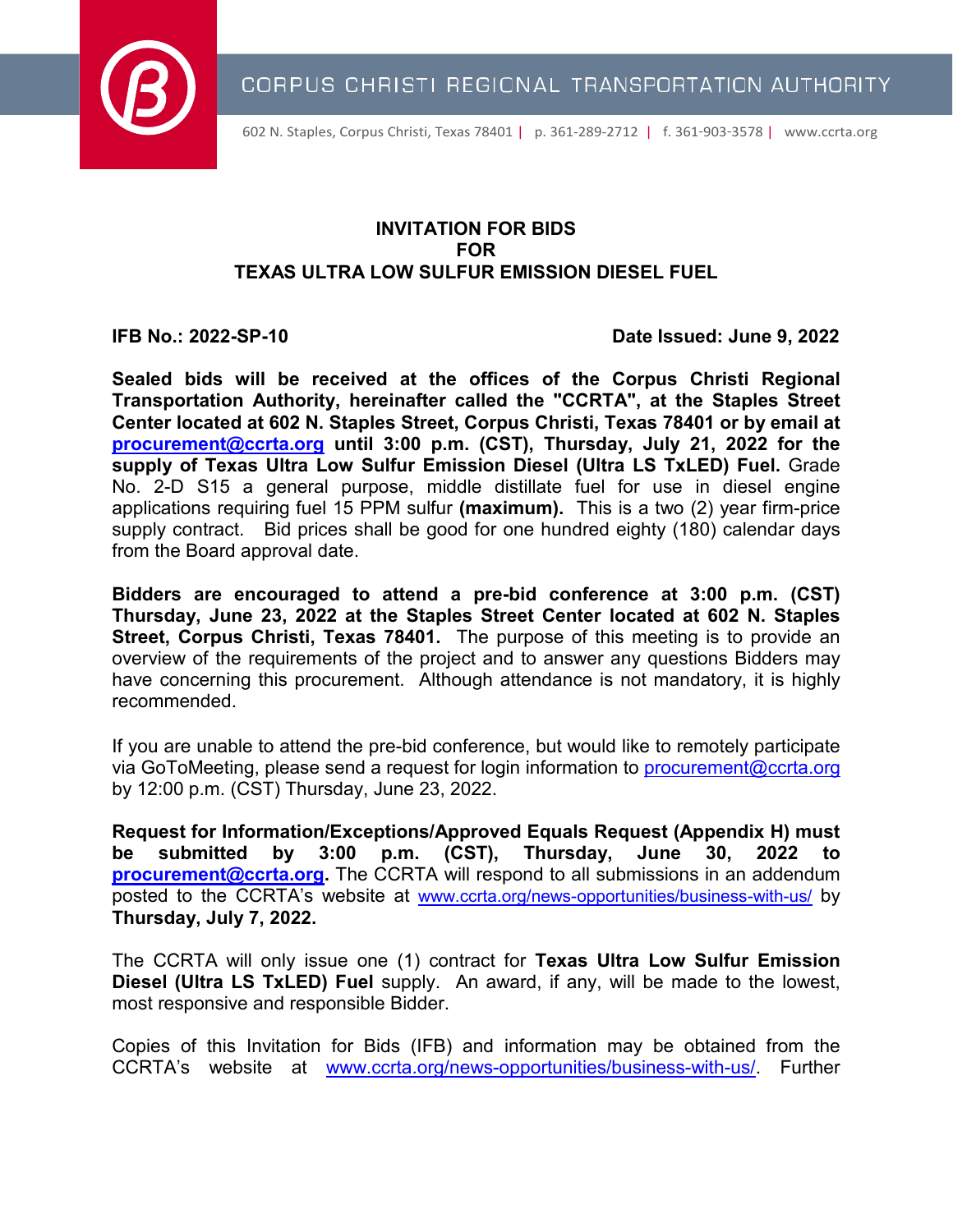information may be obtained from Sherrié Clay, Procurement Specialist, or Christina Perez, Director of Procurement/Grants, at [procurement@ccrta.org.](mailto:procurement@ccrta.org)

Bids shall be in strict accordance with the terms and conditions and specifications of this Invitation for Bids (IFB).

# **The following bid documents are applicable under this procurement:**

- Invitation for Bids,
- Instructions to Bidders,
- Special Terms and Conditions,
- Technical Fuel Specifications,
- Standard Supply Agreement Terms and Conditions,
- Price Schedule (Appendix A),
- Certification Form (Appendix B),
- Certification and Statement of Qualifications (Appendix C),
- Disclosure of Interest Certification (Appendix D),
- Sample Form 1295 (Appendix E),
- Accessibility Policy (Appendix F),
- References (Appendix G),
- Request for Information/Exceptions/Approved Equals Request (Appendix H), and
- Bid Submission Checklist (Appendix I).

# **The following documents must be signed and returned with your bid in order for it to be considered responsive:**

# **For mailed bid submissions, please submit as follows:**

- Price Schedule (Appendix A) **(Submit one signed Price Schedule in a sealed envelope),**
- Certification Form (Appendix B),
- Certification and Statement of Qualifications (Appendix C),
- Disclosure of Interests Certification (Appendix D),
- Accessibility Policy (Appendix F), and
- References (Appendix G).
- **Bidder must submit the following required documents in order for Bidder's bid to be considered for an award:**
	- o Bidder must sign and submit **Technical Fuel Specifications** Low Emission Diesel Fuel Sheet.
	- o Bidder must submit documentation or certification that demonstrates that the fuel being bid meets the CCRTA's minimum specifications.
	- o Bidder must submit a current SDS or MSDS sheet.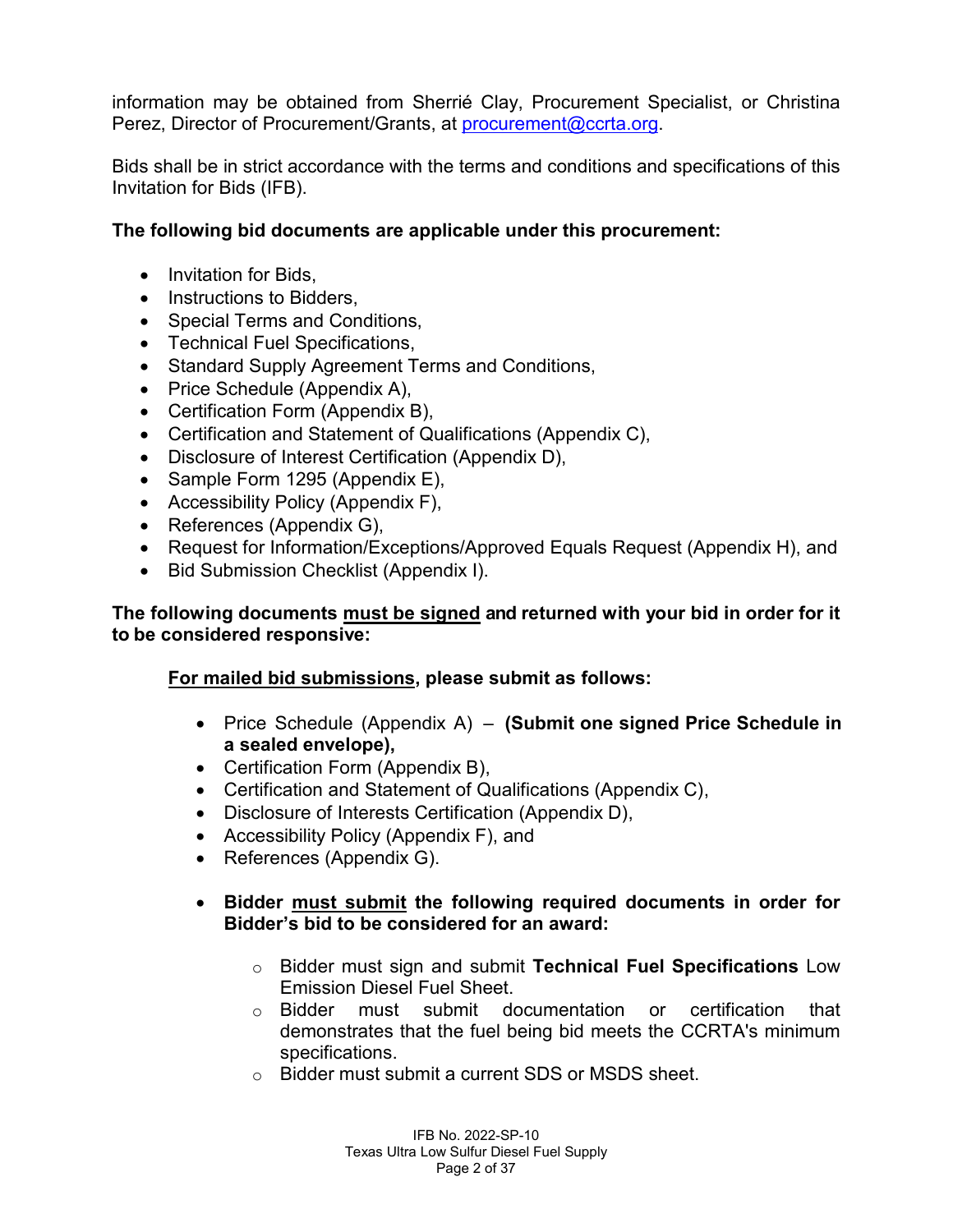**For electronic bid submissions to [procurement@ccrta.org,](mailto:procurement@ccrta.org) please submit as follows:**

- Price Schedule (Appendix A) **Sign and Submit (in a separate file), and**
- Certification Forms (Appendix B, C, D, F, and G), **Sign All and Submit (in separate pdf file)**.
- **Bidder must submit the following required documents in order for Bidder's bid to be considered for an award:**
	- o Bidder must sign and submit **Technical Fuel Specifications** Low Emission Diesel Fuel Sheet.
	- o Bidder must submit documentation or certification that demonstrates that the fuel being bid meets the CCRTA's minimum specifications.
	- o Bidder must submit a current SDS or MSDS sheet.

# **All electronic files should be clearly titled and submitted together in the same email.**

**Note:** Bidder's email submission must be less than 30MB. If your email submission is more than 30MB, submit your bid via a file storage service such as drop box, hightail, etc. If you choose to submit via a file storage service, send a link to [procurement@ccrta.org](mailto:procurement@ccrta.org) for the files to be accessed.

**Bidders are to choose one submission option**. If submitting by mail, **DO NOT** submit electronically. If submitting electronically, **DO NOT** submit by mail.

#### **Failure to provide this information may deem your firm to be nonresponsive.**

**The following document must be submitted prior to award if not submitted with the Bidder's bid:**

• Copy of Insurance

#### **The following document is required to be submitted ONLY upon notification of recommendation for award:**

• Form 1295 "Certificate of Interested Parties"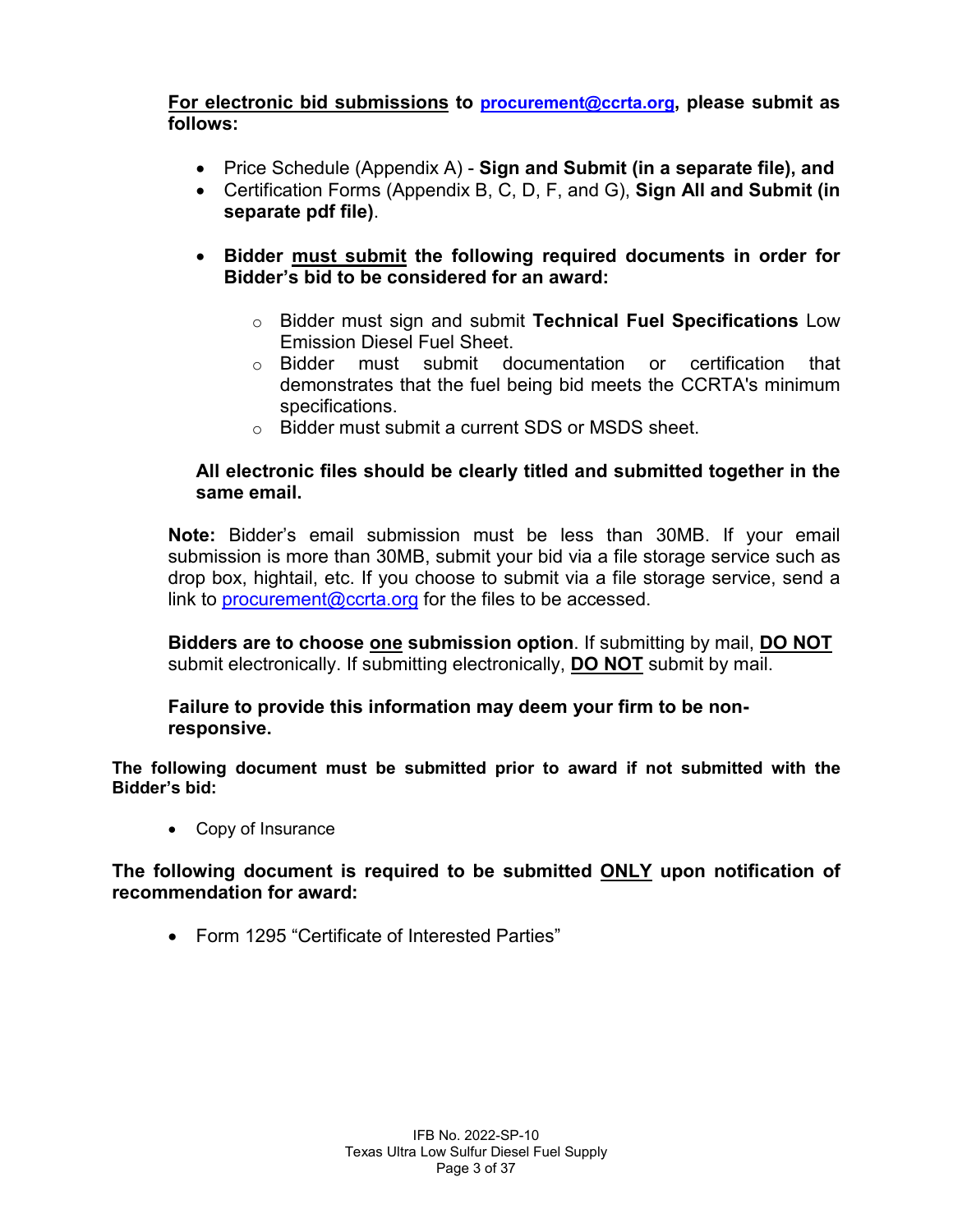# **INSTRUCTIONS TO BIDDERS**

#### **1. GENERAL**

The following instructions by the Corpus Christi Regional Transportation Authority, (CCRTA) are intended to afford bidders an equal opportunity to participate in the CCRTA's contracts.

#### **2. EXPLANATIONS AND COMMUNICATIONS**

- 2.1 Any explanation desired by a bidder regarding the meaning or interpretation of these instructions or any other bid documents must be requested in writing to the CCRTA's Procurement Department with sufficient time allowed for a reply to reach bidders before the submission of their bids.
- 2.2 Oral explanations or instructions will not be binding. Any information given to a prospective bidder concerning an invitation will be furnished to all prospective bidders as an amendment to the invitation if such information is necessary to bidders in submitting bids on the invitation or if the lack of such information would be prejudicial to uninformed bidders.
- 2.3 All communications regarding this solicitation written, faxed, or emailed should be made directly to the Procurement Department. Any violation could be grounds for disqualification.

#### **3. SPECIFICATIONS**

- 3.1 Bidders are expected to examine the specifications, any drawings, standard provisions and all instructions. Failure to do so will be at the bidder's risk. Bids which are submitted on other than authorized forms or with different terms or provisions may not be considered as responsive bids.
- 3.2 The apparent silence of the specifications as to any detail, or the apparent omission from it of a detailed description concerning any point, shall be regarded as meaning that only the best commercial practice is to prevail and that only material and workmanship of the finest quality are to be used. All interpretations of the specifications shall be made on the basis of this statement.

# **4. ALTERNATE BIDS**

The CCRTA may also consider and accept an alternate form of bid submitted by a bidder when most advantageous to the CCRTA; however, any alternate form of bid must be submitted for prior approval by the CCRTA. If the Bid Invitation indicates "approved equal" products are acceptable, the bidder must submit the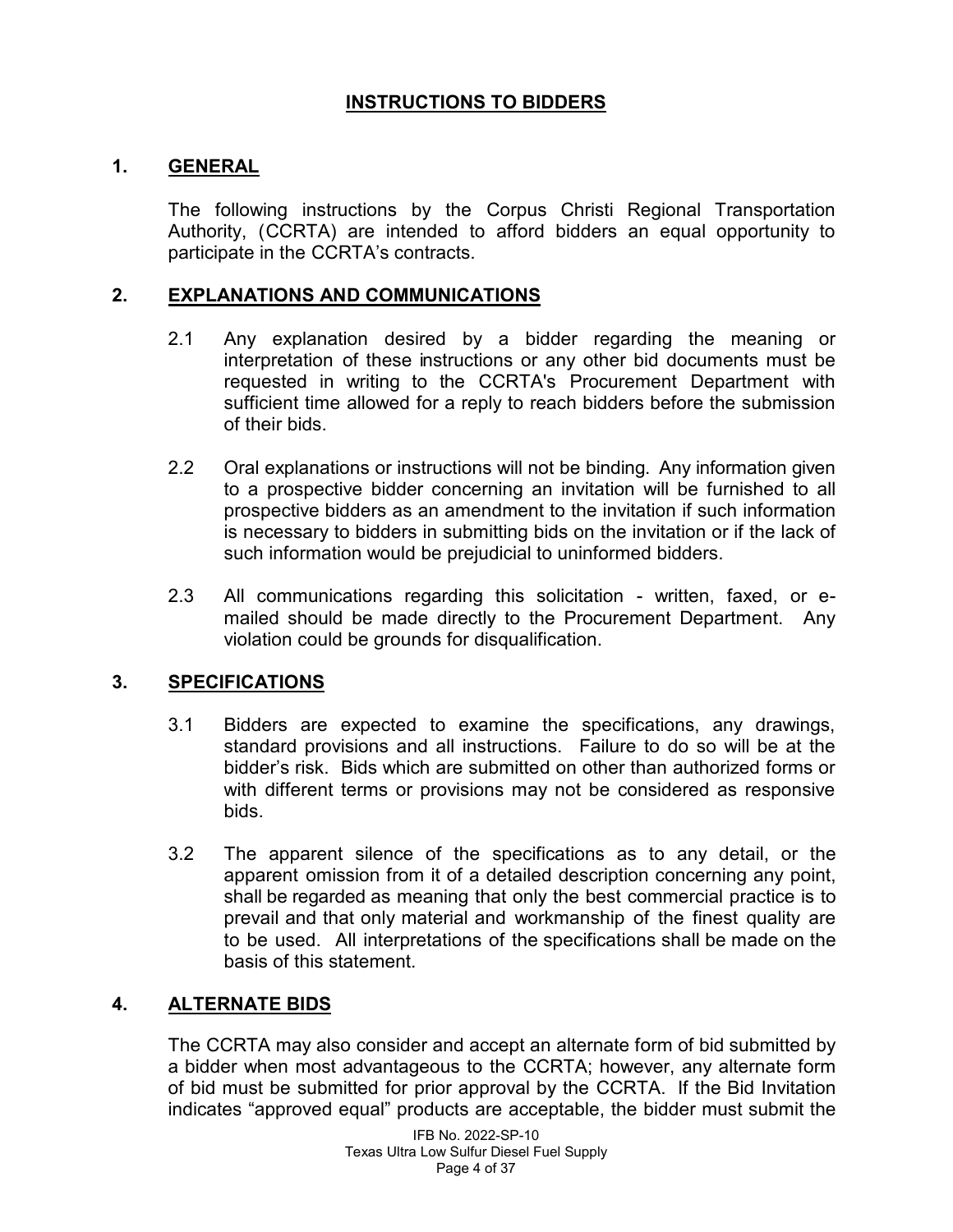proposed equivalent product for prior approval by the CCRTA. Unless a greater time is specified in the Bid Invitation, specifications or other special instructions applicable to federal grant-funded contracts, any such alternate or proposed equal must be submitted to the CCRTA for prior approval**. All alternate forms of bids or proposed equals must be submitted through the RFI submission process in writing using the Request for Information/Exceptions/Approved Equals Request (Appendix H) Form enclosed in this IFB.**

# **5. INFORMATION REQUIRED**

- 5.1 Each bidder shall furnish the information required by the bid documents. The bidder shall sign the Price Schedule and, when appropriate, the specifications, which documents shall collectively constitute the bidder's offer. Erasures or other changes must be initialed by the person signing the documents. Bids signed by an agent are to be accompanied by evidence of his authority unless such evidence has been previously furnished to the CCRTA.
- 5.2 The bidder should quote its lowest and best price. If delivery and shipping quantities affect a unit bid price, multiple bids may be made so as to indicate "price break" quantities in order for the CCRTA to determine maximum economic benefits. Pricing should include packaging and transportation unless otherwise specified. All prices shall be entered on the Price Schedule in ink or be typewritten. Totals shall be entered in the "Total Price" column of the Price Schedule, and in case of discrepancy between the unit price and the extended total price, the unit price will be presumed to be correct.
- 5.3 Bids must be firm. If the bidder believes it necessary to include in its price a price adjustment, however, such a bid may be considered but only as an alternate bid.
- 5.4 Bids on items should be quoted F.O.B. destination. If the quoted price does not include transportation charges, such charges must be itemized separately; provided, however, that the CCRTA shall have the right to designate what method of transportation shall be used to ship the goods.
- 5.5 The CCRTA does not have to pay federal excise taxes or state and local sales and use taxes, except for contracts for improvements to real property.
- 5.6 Time of delivery is part of the bid and is very important. The required delivery date indicated is at the point of destination, and is stated in business days. If the indicated date cannot be met or a date is not indicated in the specifications, the bidder shall state its best delivery time.

#### 5.7 **BIDDERS must submit the Price Schedule (Appendix A). Failure to**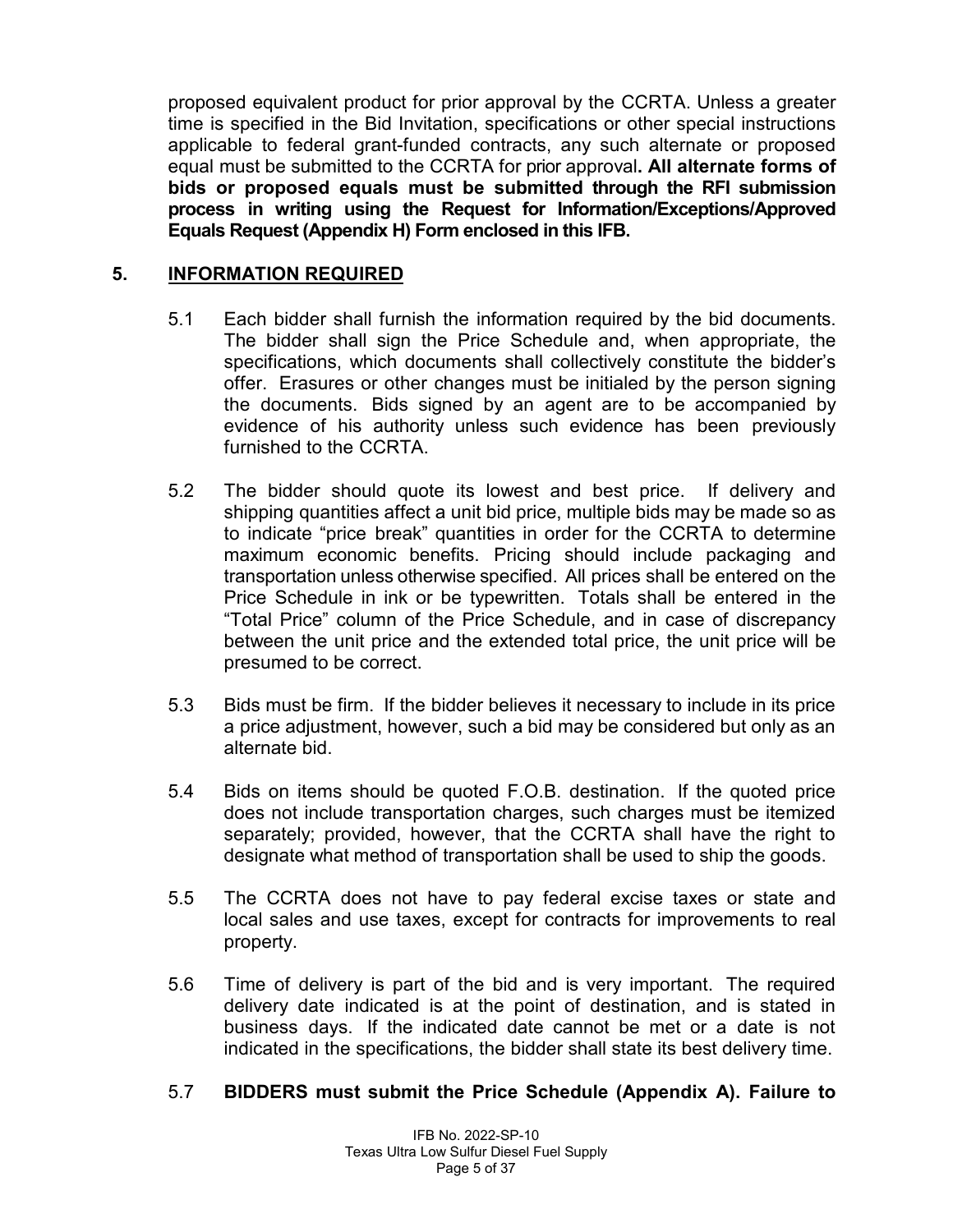**provide this information may deem your bid to be non-responsive.**

#### **6. SUBMISSION OF BIDS**

6.1 Sealed Bids should be submitted in an envelope marked on the outside containing the Bidder's name and address and bid description addressed to:

**Corpus Christi Regional Transportation Authority Staples Street Center Attention: Procurement Department 602 N. Staples Street Corpus Christi, TX 78401 Bid for: IFB No. 2022-SP-10 Texas Ultra Low Sulfur Diesel Fuel Supply**

# **Bid Due Date: Thursday, July 21, 2022 by 3:00 p.m. (CST)**

**For electronic submission of your bid, please email your bid to [procurement@ccrta.org](mailto:procurement@ccrta.org) prior to the bid submission deadline.** 

**Note:** Bidder's email submission must be less than 30MB. If your email submission is more than 30MB, submit your bid via a file storage service such as drop box, hightail, etc. If you choose to submit via a file storage service, send a link to procurement  $@ccrta.org$  for the files to be accessed.

**Bidders are to choose one submission option**. If submitting by mail, **DO NOT** submit electronically. If submitting electronically, **DO NOT** submit by mail.

6.2 Bids must be submitted in sufficient time to be received and timestamped at the above location on or before the published bid date and time shown on the Invitation for Bid. Bids received after the published time and date cannot be considered. Any bids which are mislabeled or do not indicate the bidder's name or address as required above may be opened by the CCRTA solely for the purpose of identifying the Bidder for return of the bid.

#### 6.3 **Schedule**

Bids shall be governed by the following schedule:

• **June 9, 2022 – IFB Issued** Bid documents are available at the CCRTA Website: [www.ccrta.org/news-opportunities/business-with-us/.](http://www.ccrta.org/news-opportunities/business-with-us/)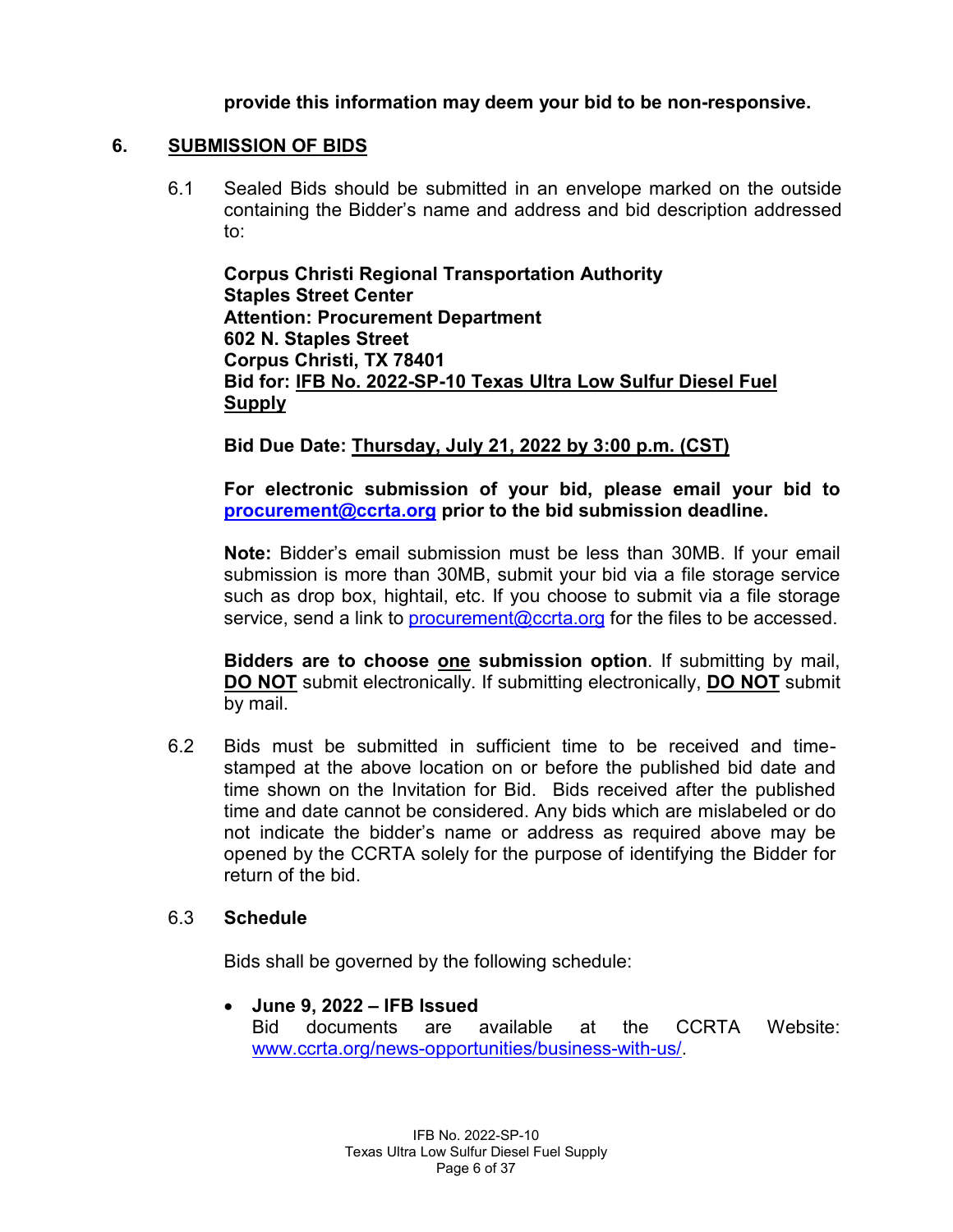- **June 23, 2022 - Pre-Bid Conference** at 3:00 p.m. (CST) on the second floor in the Boardroom located at the Staples Street Center at 602 N. Staples, Corpus Christi, Texas 78401. To remotely attend, please send a request for login information to [procurement@ccrta.org](mailto:procurement@ccrta.org) by 12:00 p.m. (CST) on this day.
- **June 30, 2022 – Request for Information/Exceptions/Approved Equals Request**

Written Request for Information/Exceptions/Approved Equals Request (Appendix H) **must** be submitted on the (Appendix H) form, and are due no later than 3:00 p.m. (CST). Please submit **one** form for **each** Request for Information/Exceptions/Approved Equals Request. Request for Information/Exceptions/Approved Equals Request may be emailed to [procurement@ccrta.org](mailto:procurement@ccrta.org) or received by mail at the CCRTA's Staples Street Center, Attn: Procurement Department, at 602 N. Staples Street, Corpus Christi, Texas 78401 prior to the deadline.

• **July 7, 2022 – CCRTA's Response to Request for Information/ Exceptions/Approved Equals Request**

Responses will be posted in the form of an addendum to the CCRTA's Website: [www.ccrta.org/news-opportunities/business-with-us/.](http://www.ccrta.org/news-opportunities/business-with-us/)

# • **July 21, 2022 - Bids Due**

Bids are due no later than 3:00 p.m. (CST). All Bids must be received at the CCRTA's Staples Street Center located at 602 N. Staples Street, Corpus Christi, Texas 78401 or submitted electronically by email to [procurement@ccrta.org](mailto:procurement@ccrta.org) prior to deadline.

# • **July 21, 2022 – Bid Opening**

The Bid Opening will be held at 3:30 p.m. (CST) on Thursday, June 23, 2022 in the CCRTA's Boardroom located on the second floor of the Staples Street Center at 602 N. Staples St., Corpus Christi, Texas 78401. To attend the Bid Opening remotely, please submit a login request to procurement@ccrta.org by 12:00 p.m. (CST) Thursday, June 23, 2022.

 **September 7, 2022 – Contract Awarded (Tentative)** The CCRTA's Board of Directors will meet to award a Contract to the successful Bidder.

# **7. MODIFICATION OR WITHDRAWAL OF BIDS**

Bids may be modified or withdrawn by written or telegraphic notice received by the CCRTA prior to the exact hour and date specified for receipt of bids. A bid may also be withdrawn in person by a bidder or an authorized representative prior to the bid deadline; provided the bidder's identity is made known and he or she signs a receipt for the bid.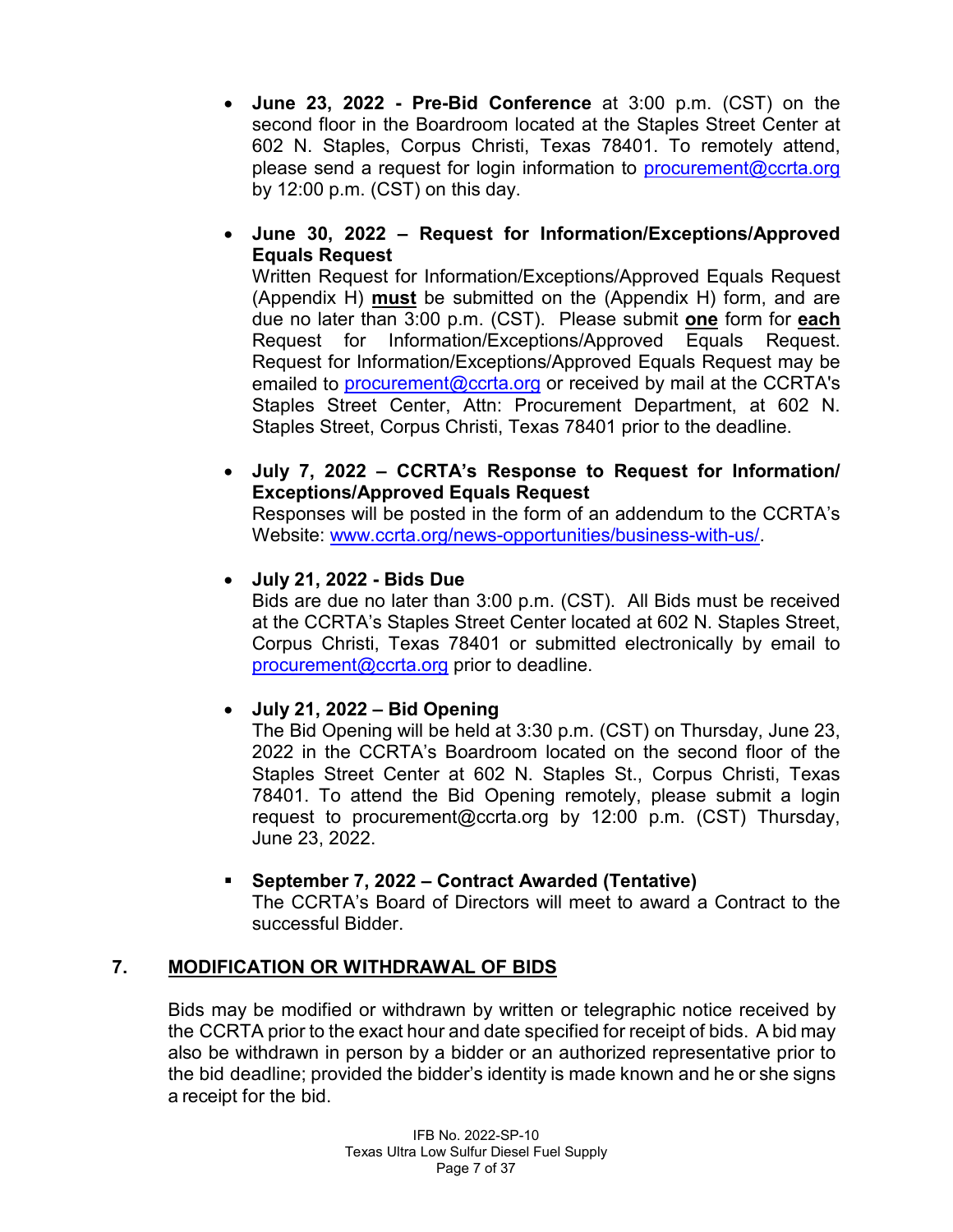# **8. OPENING BIDS**

All bids shall be opened by the CCRTA as soon after the bid deadline as is reasonably practicable. Any bids which were received prior to the deadline but were not opened with the other bids due to inadvertence by the CCRTA shall be opened at a time designated by the CCRTA and announced to all bidders present at the bid opening who provided their names and phone numbers on the attendance list. Trade secrets and confidential information contained in bids shall not be open for public inspection if identified in writing at the time the bid is submitted.

**The Bid Opening will be held at 3:30 p.m. (CST) on Thursday, July 21, 2022 in the CCRTA's Boardroom located on the second floor of the Staples Street Center at 602 N. Staples St., Corpus Christi, Texas 78401. To attend the Bid Opening remotely, please submit a login request to [procurement@ccrta.org](mailto:procurement@ccrta.org) by 12:00 p.m. (CST) Thursday, July 21, 2022.**

#### **9. REFERENCES**

The CCRTA requires that bidders supply a list of pertinent references using the enclosed Reference Form (Appendix G) in the Certifications section of this IFB.

#### **10. EVALUATION FACTORS**

- 10.1 The CCRTA will award contracts based upon the lowest responsible bid, price and other factors considered. Contracts may be awarded on a lump sum basis or on a unit price basis, provided that in the event a contract specifies a unit price basis, the compensation paid by the CCRTA shall be based upon the actual quantities supplied.
- 10.2 In determining the "lowest responsible" bid, the CCRTA may consider, in addition to price, other factors such as compliance with the bid documents, delivery requirements, costs of maintenance and operations, training requirements, warranties, availability of repairs or other services, the financial or other qualifications and abilities of the bidder, past performance of the bidder, other factors contributing to the overall costs, both direct and indirect, related to an item, and compliance with the CCRTA's Affirmative Action policies and goals. A record of poor performance or nonperformance on prior work may disqualify a bidder.
- 10.3 In the event identical bids are submitted which are determined by the CCRTA to be the lowest responsible bids, if only one of such bidders is a resident of the CCRTA service area, the contract must be awarded to that bidder. Otherwise; the successful bidder shall be selected by the casting of lots as provided in Section 271.901 of the Local Government Code.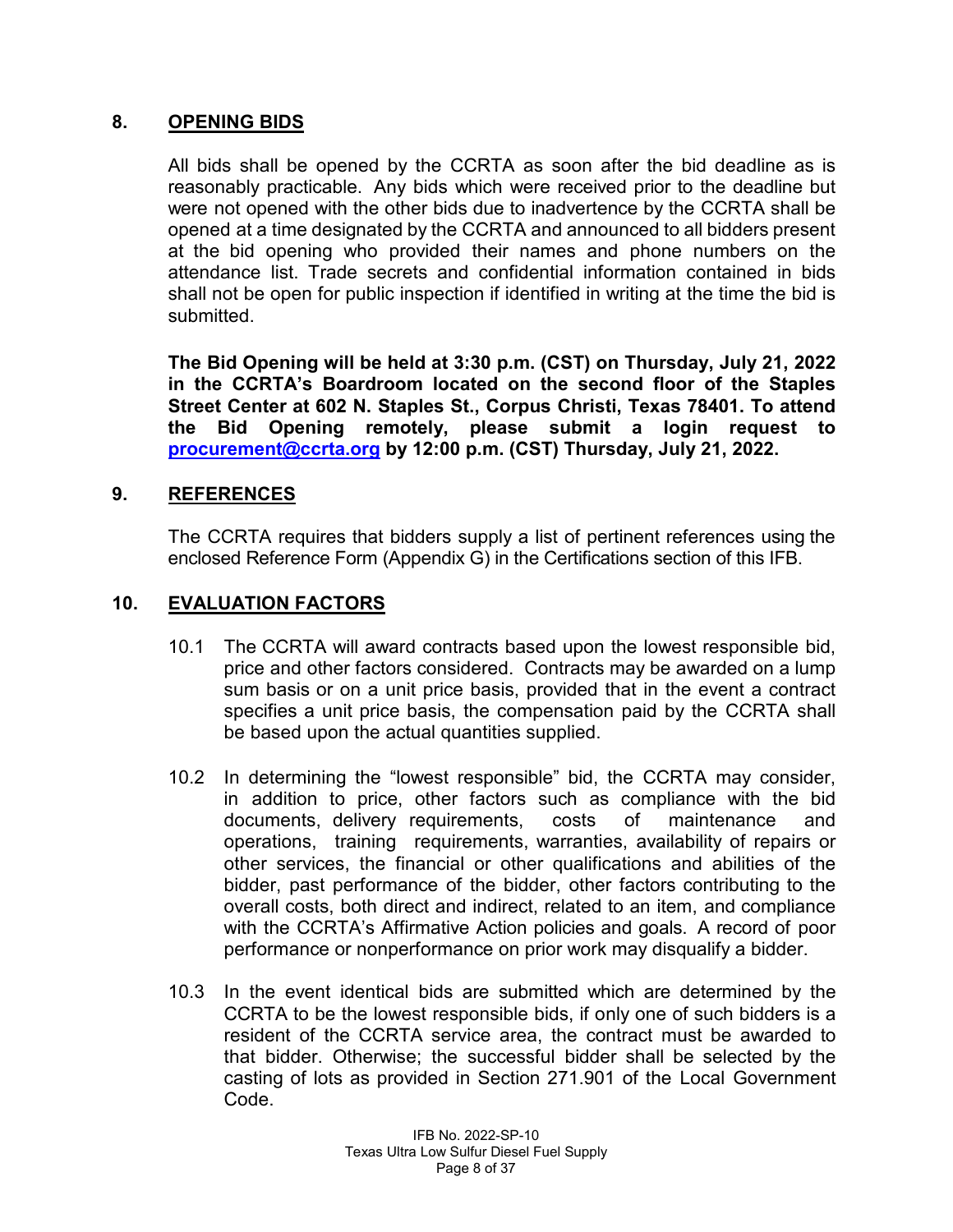10.4 For contracts not involving federal funds, in the event a bid is submitted by a "Nonresident Bidder" as defined under Chapter 2252 of the Texas Government Code, additional evaluation factors may apply if in the home state of the nonresident bidder a preference exists in favor of local bidders. The nonresident bidder will be required to underbid any Texas bidder for this contract by the same amount that a Texas bidder would need to underbid the nonresident bidder in order to be awarded a contract in the nonresident bidder's home state. Bidders may contact the CCRTA or the Texas General Services Commission for information concerning particular state requirements.

# **11. RESERVATION OF RIGHTS**

The CCRTA expressly reserves the right to:

- 11.1 Reject or cancel any or all bids;
- 11.2 Waive any defect, irregularity or informality in any bid or bidding procedure;
- 11.3 Waive as an informality, minor deviations from specifications at a lower price than other bids meeting all aspects of the specifications if it is determined that total cost is lower and the overall function is improved or not impaired;
- 11.4 Extend the bid opening time and date;
- 11.5 Reissue a bid invitation;
- 11.6 Consider and accept an alternate bid as provided herein when most advantageous to the CCRTA; and
- 11.7 Procure any item or services by other means.

# **12. ACCEPTANCE**

Acceptance of a bidder's offer in some instances will be in the form of purchase orders issued by the CCRTA. Otherwise, acceptance of a bidder's offer will be by acceptance letters issued by the CCRTA. Subsequent purchase orders and release orders may be issued as appropriate. Unless the bidder specifies otherwise in the bid, the CCRTA may award the contract for any item or group of items shown on the Bid Invitation.

#### **13. BID PROTESTS**

In the event that a bidder desires to protest any bidding procedure, the bidder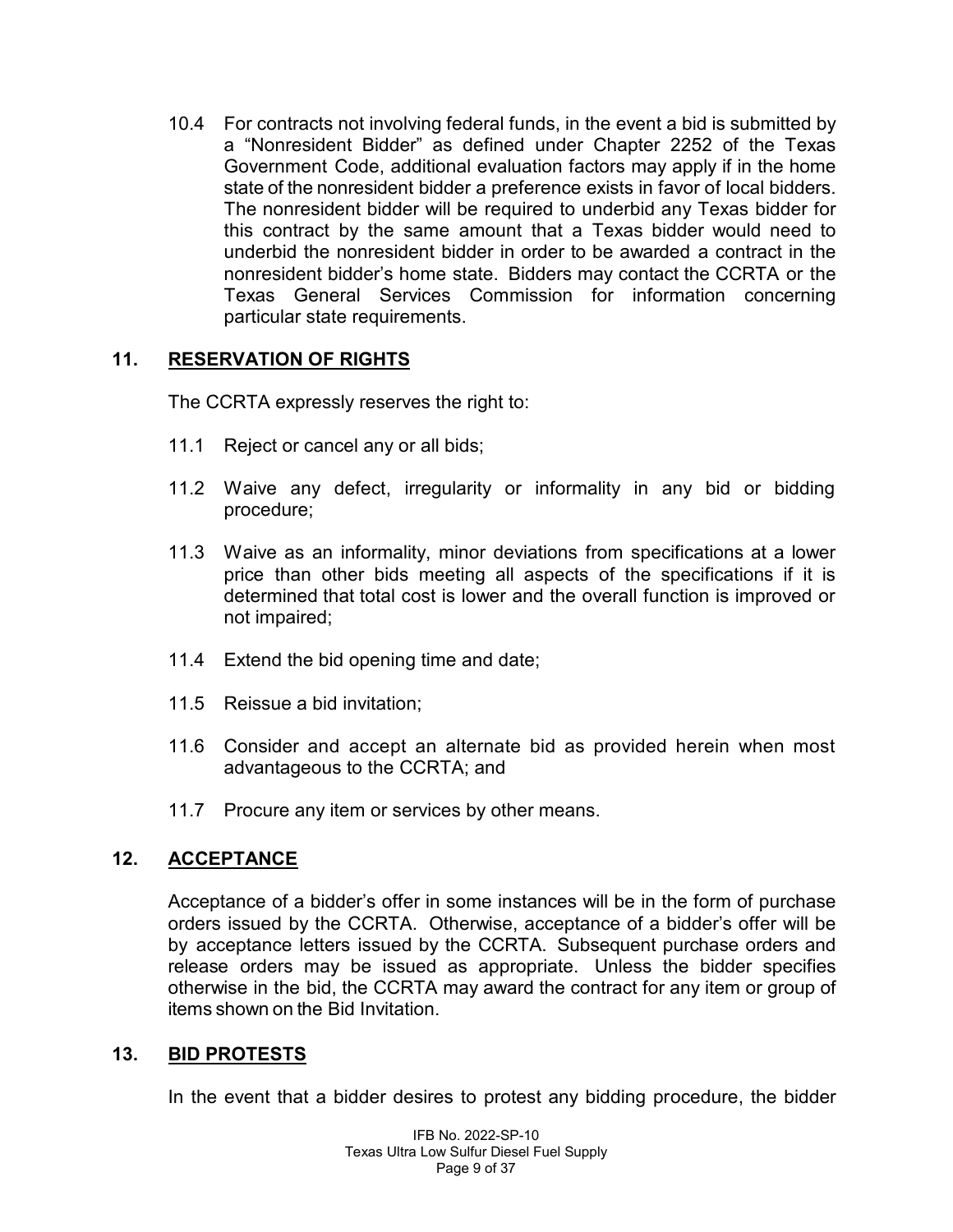should present such protest, in writing, to the CCRTA Chief Executive Officer within five (5) business days following the date the board awards the contract. The protest shall state the name and address of the protestor, refer to the project number and description of the solicitation, and contain a statement of the grounds for protest and any supporting documentation. For federally-assisted contracts, certain additional bid protest procedures apply and may be found in the Supplemental Conditions contained within the bid documents.

#### **14. EQUAL OPPORTUNITY**

Bidders are expected to comply with the Affirmative Action Programs of the CCRTA with respect to its provisions concerning contractors. The CCRTA expressly reserves the right to consider such compliance in determining the lowest responsible bidder.

#### **15. SINGLE BID**

In the event a single bid is received, the CCRTA will, at its option, either conduct a price comparison of the bid and make the award or reject the bid and readvertise. A price analysis is the process of examining the bid and evaluating a prospective price without evaluating the separate cost elements. Price analysis shall be performed by comparison of the price quotations, with published price lists, or other established or competitive prices. The comparison shall be made to a purchase of similar quantity and involving similar specifications.

#### **16. SALES TAX EXEMPTION**

The CCRTA qualifies for exemptions of Sales, Excise, and Use Taxes under the Texas Tax Code with political subdivisions of the State of Texas.

#### **17. FORM 1295 "CERTIFICATE OF INTERESTED PARTIES"**

(Only to be submitted if chosen for award)

Bidders must comply with Government Code Section 2252.908 and submit Form 1295 "Certificate of Interested Parties" upon notification that Bidder has been recommended for award. Form 1295 requires disclosure of "interested parties" with respect to entities that enter contracts with cities. These interested parties include:

(1) persons with a "controlling interest" in the entity, which includes: a. an ownership interest or participating interest in a business entity by virtue of units, percentage, shares, stock or otherwise that exceeds 10 percent; b. membership on the board of directors or other governing body of a business entity of which the board or other governing body is composed of not more than 10 members; or c. service as an officer of a business entity that has four or fewer officers, or service as one of the four officers most highly compensated by a business entity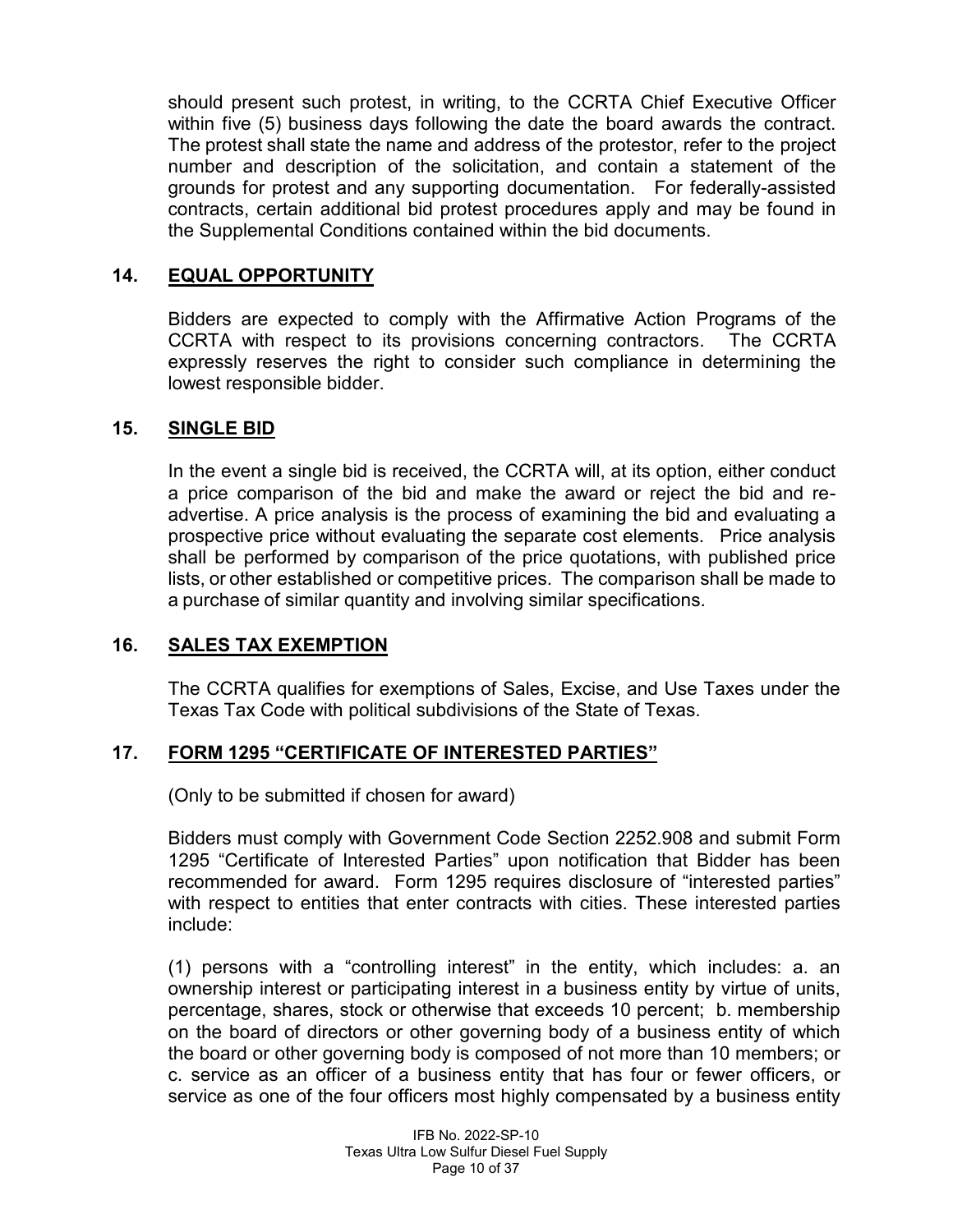that has more than four officers; or

(2) a person who acts as an intermediary and who actively participates in facilitating a contract or negotiating the contract with a governmental entity or state agency, including a broker, adviser, attorney or representative of or agent for the business entity who has a controlling interest or intermediary for the business entity.

Form 1295 must be electronically filed with the Texas Ethics Commission at https://www.ethics.state.tx.us/whatsnew/elf info\_form1295.htm. The form must then be printed, signed, and filed with the CCRTA. For more information, please review the Texas Ethics Commission Rules at https://www.ethics.state.tx.us/legal/ch46.html. A Sample Copy of Form 1295 has been provided for reference only.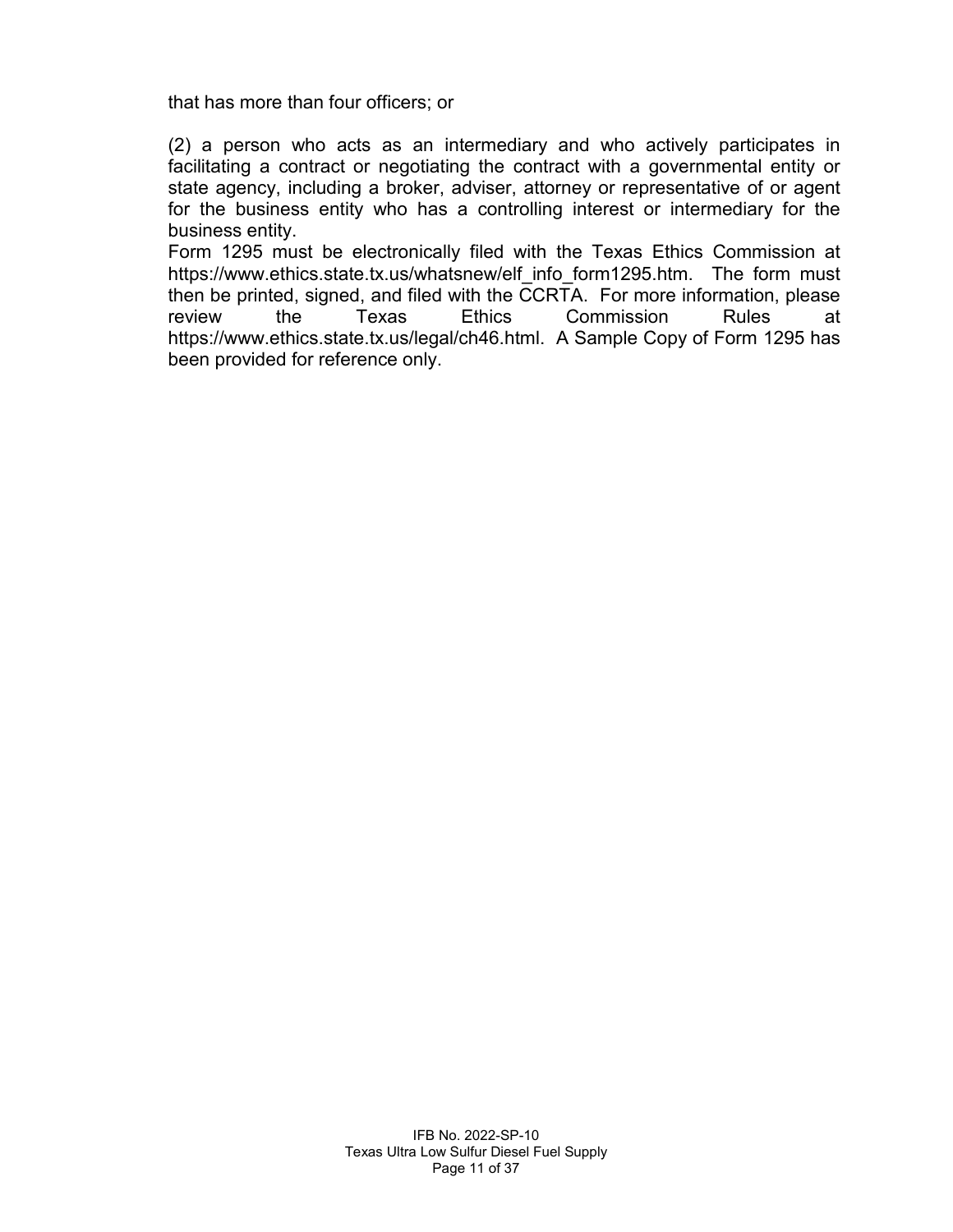#### **SPECIAL TERMS AND CONDITIONS**

#### **1.0 DESCRIPTION**

The Corpus Christi Regional Transportation Authority (CCRTA) is seeking sealed bids from qualified firms interested in a contract for the supply of **Texas Ultra Low Sulfur Emission Diesel (Ultra LS TxLED)** fuel. Diesel Grade No. 2-D S15 is a general purpose, middle distillate fuel for use in diesel engine applications requiring fuel 15 PPM sulfur **(maximum)**. It is especially suitable for use in applications with conditions of varying speed and load.

#### **2.0 TAXES**

The CCRTA is exempt from local, federal excise, and federal fuel taxes; however, the CCRTA does pay a-per gallon state tax, environmental fee, and "superfund" fee. DO NOT INCLUDE TAX AND FEES IN BID PRICE FOR FUEL. **Bid only the price of the product.**

#### **3.0 ORDERS**

Generally, orders will be placed weekly. However, some orders will be placed daily depending on the Maintenance Department's needs. The CCRTA estimates that the annual usage for diesel fuel is **120,000** to **140,000** gallons.

#### **4.0 DELIVERY**

The diesel fuel storage capacity on the CCRTA's premises is 36,000 gallons (three underground tanks bridged). Prompt delivery is absolutely essential in the performance of this Contract. Average deliveries are 7,500 gallons. Deliveries must be made **within 24 hours** after an order is placed. All fuel will be shipped FOB to the CCRTA's Operations Facility located at 5658 Bear Lane, Corpus Christi, Texas 78405. The CONTRACTOR is required to provide the CCRTA with measurements of fuel levels before and after delivery.

#### **5.0 LIQUIDATED DAMAGES**

For each calendar day that an order is not delivered within the specified twentyfour (24) hours, a sum of **Five Hundred and no/100 Dollars (\$500.00) per day** will be assessed against the CONTRACTOR as reasonable liquidated damages. Said liquidated damages are not imposed as a penalty, but as an estimate of the damages that the CCRTA will sustain from delay in delivery, which damages by their nature are not capable of precise proof. The CCRTA may withhold the amount of liquidated damages from monies otherwise due to the CONTRACTOR.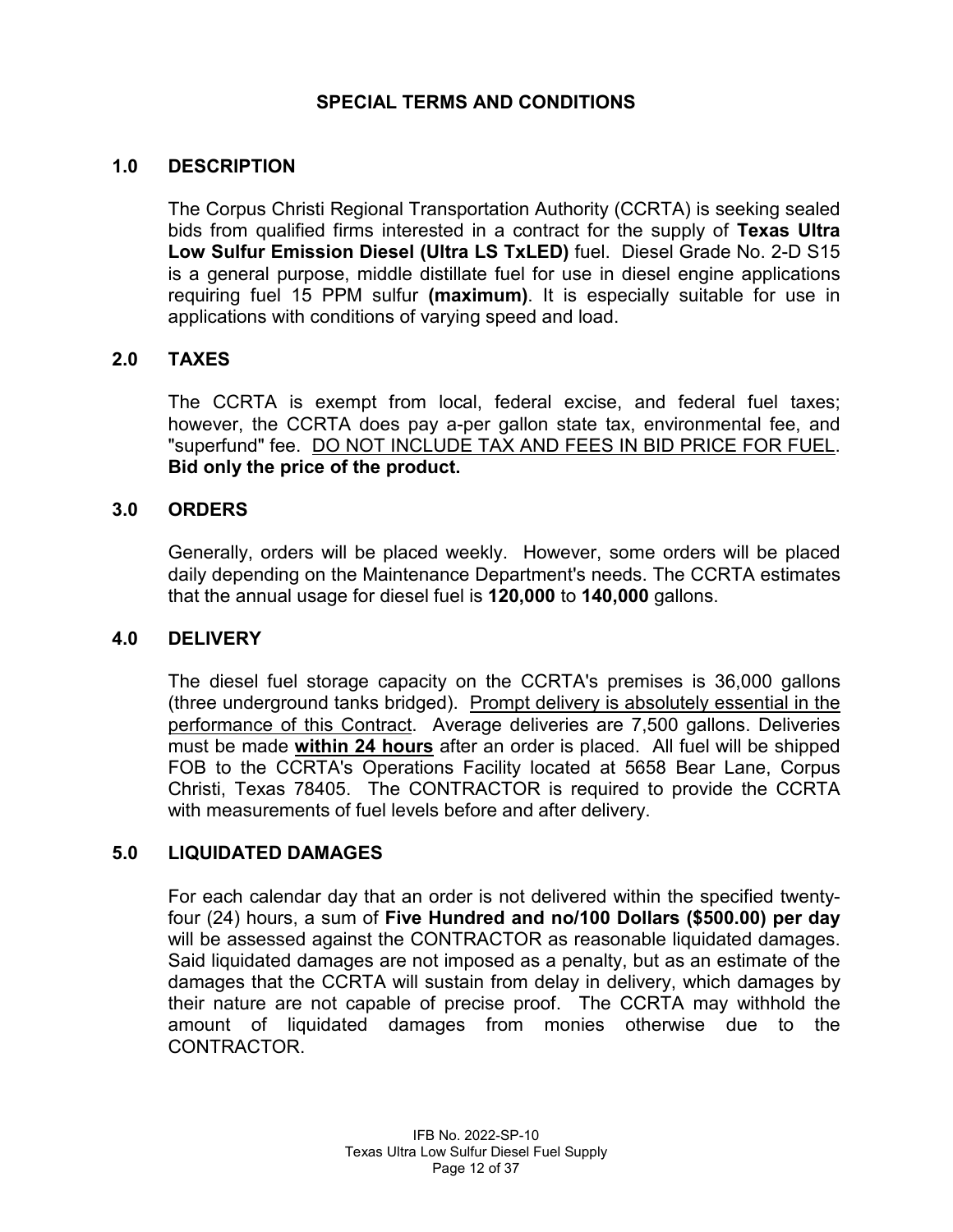# **6.0 DISCREPANCIES**

Discrepancies related to incorrect product, quantity, or delivery may not be accepted by the CCRTA. All costs related to problems will be borne by the CONTRACTOR.

#### **7.0 FUEL SPILLS**

The CONTRACTOR is made aware that extreme care must be taken to avoid fuel spills. The tanker must be attended at all times during fuel off-loading. Any spills must be reported and immediately cleaned with approval from the CCRTA before tanker leaves the CCRTA facility. Any costs incurred as a result of fuel spills due to negligence on the part of the CONTRACTOR, its agents or employees, or due to equipment malfunction will be borne by the CONTRACTOR and may be grounds for termination of the Contract at the CCRTA's option.

#### **8.0 ANALYSIS**

Deliveries of diesel fuel under this Contract are subject to an analysis test to ensure compliance with the fuel specifications (Technical Specifications). Tests will be periodically conducted by an independent laboratory. If analysis reveals that the diesel fuel does not meet the specifications, the CONTRACTOR will be required to reimburse the CCRTA for the testing and will also be required to pay for the follow-up analysis in order to verify that the fuel is meeting the minimum requirements. The CCRTA may terminate the Contract for default and/or deduct the cost of the fuel analysis test from the invoiced amount of the delivered fuel. In addition, the CCRTA may also deduct the cost of the removal of fuel and cleaning of any storage tanks which were contaminated with delivery fuel not meeting the required Technical Specifications Section listed in the Contract.

#### **9.0 BASE COST**

The base cost per gallon of fuel for purposes of deliveries in any week under this Contract will be equal to the lowest price available to the Contractor based on the OPIS 10:00 a.m. feed. The base cost per gallon will be subject to increase or decrease on a daily basis during the term of this supply Contract by the change in the Oil Price Information Service (OPIS) average pricing for the date of delivery to the CCRTA's Operations Facility located at 5658 Bear Lane Corpus Christi, Texas 78405, and it will be used for cost per gallon for duration of the Contract. Prior to award of the Contract, the successful BIDDER must indicate in writing to the CCRTA which refineries it will use. The refineries selected will be maintained for the duration of the Contract unless prior approval is obtained from the CCRTA to add/delete refineries.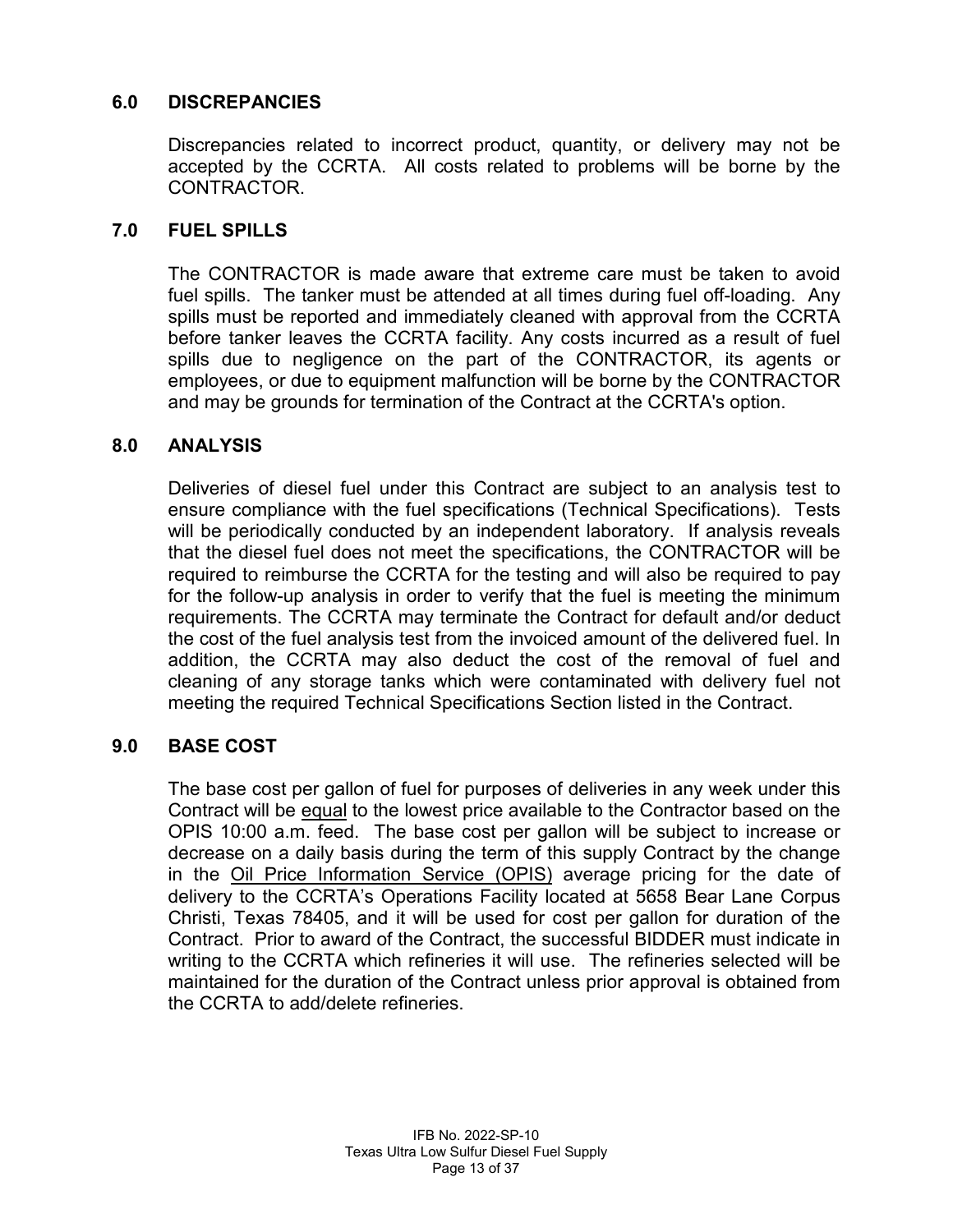# **10.0 INVOICING AND PAYMENTS**

**10.1** The Contractor's invoice will include the firm discount or markup, (OPIS) price, and applicable tax as separate items. The invoice must indicate the purchase order number. Gross and net gallons must also be indicated on the invoices. Payment will be made within thirty (30) calendar days of receipt of **accepted** invoice. The Contractor must furnish published (OPIS) price report with its invoice as well as the bill of lading. This report will have all the pricing from all the refineries that is on the Contractor's refinery list. The CCRTA may randomly audit the prices on the (OPIS) price report.

**10.2** Electronic submission of invoices with supporting documentation is encouraged to incorporate the receipt of your invoices in the automated processing system. Please submit to the dedicated email address at [AccountsPayable@ccrta.org.](mailto:AccountsPayable@ccrta.org) Invoices sent through the U.S. Mail will also be accepted and shall be addressed to Corpus Christi RTA - Staples Street Center, 602 N. Staples Street, Corpus Christi, TX 78401 to the attention of Accounts Payable.

**10.3** Invoices must be submitted within five (5) days after delivery.

**10.4** The CCRTA's preferred method of payment to vendors is by ACH. The vendor will be asked to enroll in the CCRTA's ACH payment program. Other acceptable payment is traditional check, but the CCRTA highly encourages payments by ACH. The CCRTA's terms of payment are net 30.

**10.5** In the event payment has not been made, the CONTRACTOR will submit a reminder invoice marked "overdue".

#### **11.0 SUBMITTALS**

The Bidder will submit product data pertinent to the Bidder's bid in accordance to the Price Schedule. Documentation or certification should be submitted to demonstrate that the fuel being bid meets the CCRTA's minimum specifications. Also, a current Safety Data Sheet (SDS) or Material Safety Data Sheet (MSDS) must be submitted with the Bidder's bid.

#### **12.0 CONTRACTOR'S INSURANCE**

The CONTRACTOR will carry and pay the premium for insurance of the types and in the limits stated below. The CCRTA shall be endorsed as a certificate holder by the CONTRACTOR with respect to the Contract. In any event, the CONTRACTOR shall carry and pay the premiums for insurance of the types and in the limits of not less than the following: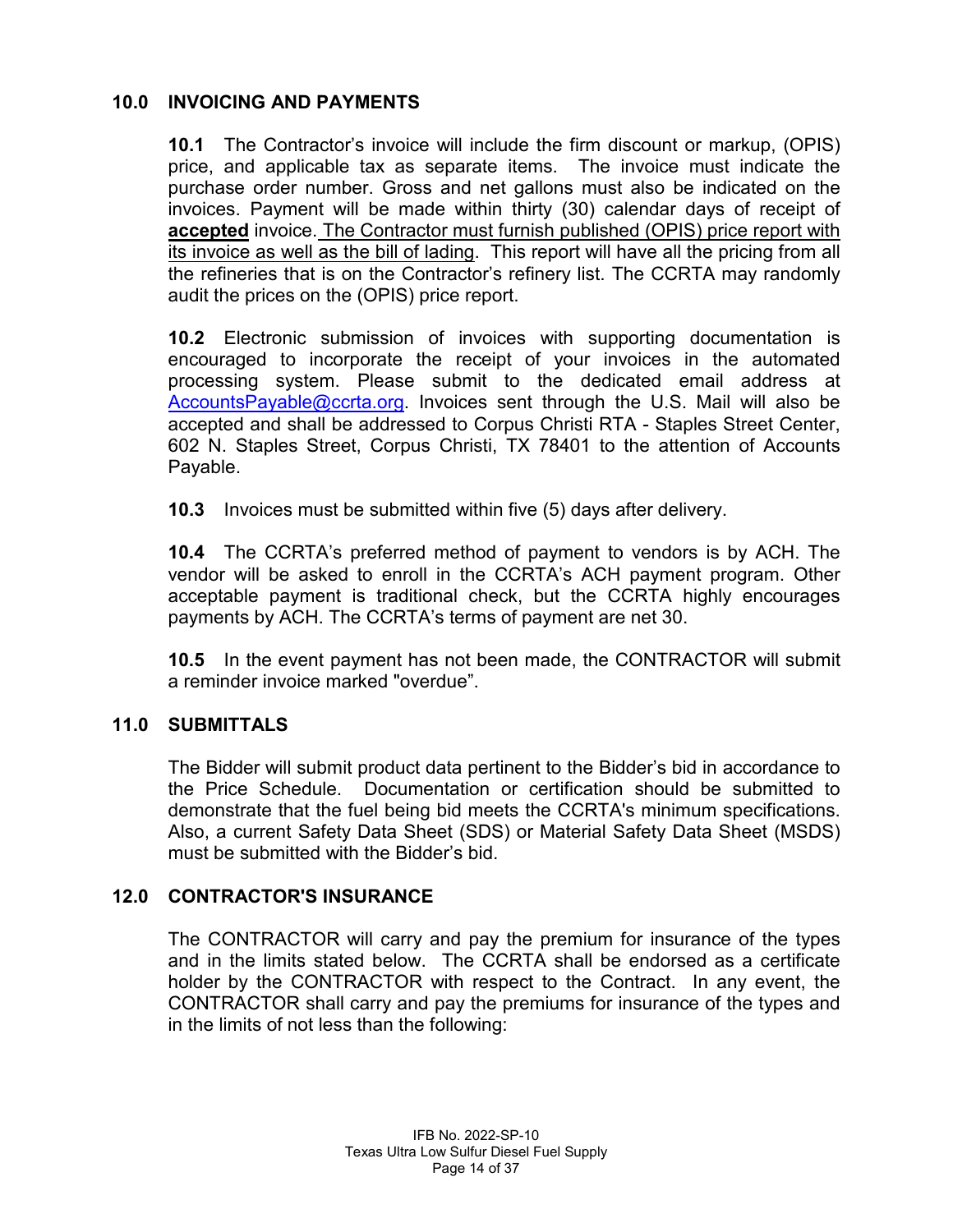# **12.1 Vehicle Liability Insurance**

The Contractor shall maintain at all times during the term of this Contract at its sole cost and expense each of the following insurance coverage listed below having policy limits not less than the dollar amounts set forth:

Commercial general liability insurance with minimum policy limits of \$1,000,000. In the event motor vehicles will be used by the Contractor to perform the services specified; automobile liability insurance with a combined single limit of \$1,000,000.

Contractual liability insurance covering Contractors' indemnification obligations contained in this Contract.

Each of such insurance policies shall be issued by insurance companies licensed to do business in the State of Texas and rated A- or better by the A. M. Best insurance rating guide. Each such policy shall name the CCRTA as a certificate holder, and a certificate of insurance evidencing such coverage shall be furnished to the CCRTA prior to the commencement of work and maintained throughout the term of the Contract. Such insurance policies shall not be cancelled, materially changed, or not renewed, without thirty (30) days' prior written notice to the CCRTA, and the certificate of such insurance coverage shall reflect the foregoing cancellation provision. Copies of the insurance policies shall be promptly furnished to the CCRTA upon its written request.

# **12.2 Worker's Compensation Insurance**

The Contractor shall maintain at all times during the term of this Contract at its sole cost and expense workers' compensation as required by statute and employer's liability insurance with policy limits of \$300,000 containing a waiver of subrogation endorsement waiving any right of recovery under subrogation or otherwise against the CCRTA.

# **12.3 Certificate of Insurance**

Proof that such insurance coverage exists shall be furnished to the CCRTA by way of the Certificate of Insurance before any part of the Contract work is started. The said Certificate shall certify the CCRTA as a certificate holder with a provision that in case of cancellation or any material change in the coverage stated above, the CCRTA shall be notified not less than thirty (30) days prior to any such change.

The CONTRACTOR and all of its insurers will, in regard to the above stated insurance, waive all rights of recovery or subrogation against the CCRTA and its insurance companies.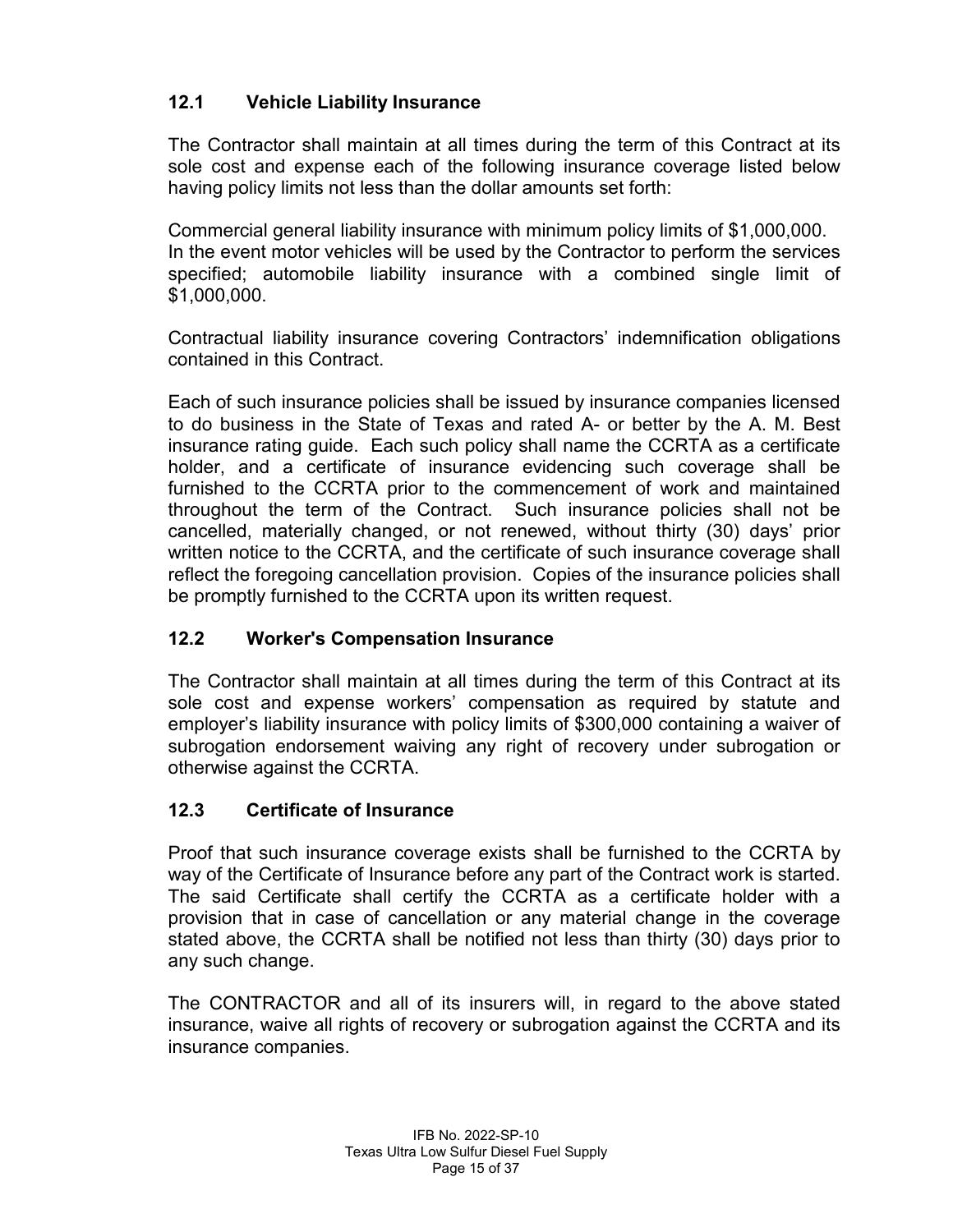# **12.4 Subcontractor's Insurance**

If any part of the work is sublet, similar insurance will be provided by or on behalf of the subcontractor to cover its operations and evidence of such insurance, satisfactory to the CCRTA, shall be furnished by the CONTRACTOR.

# **12.5 Litigation Responsibilities**

- **12.5.1** The CONTRACTOR will indemnify and hold harmless the CCRTA from and against all claims of liability to third parties (including employees of the CCRTA; contractors and subcontractors and their employees; employees; associates; and other persons assisting the CONTRACTOR on a paid or voluntary basis) for injury to or death of persons, or loss of or damage to property arising out of or in connection with any negligent act, error, or omission of the CONTRACTOR during the performance of the work under this Contract, and the use of the premises incident thereto.
- **12.5.2** The CONTRACTOR will defend all suits brought upon such claims and pay all costs and expenses incidental thereto. The CCRTA shall have the right, at its own expense, to participate in the defense of any suit without relieving the CONTRACTOR of any obligation hereunder.
- **12.5.3** The CCRTA will give the CONTRACTOR prompt notice in writing of the institution of any suit of proceeding and permit the CONTRACTOR to defend same, and will give all needed information to do so. The CONTRACTOR shall similarly give the CCRTA immediate notice of any suit or action filed or prompt notice of any claim arising out of performance of the Contract. The CONTRACTOR shall furnish immediately to the CCRTA copies of all pertinent papers received by the CONTRACTOR.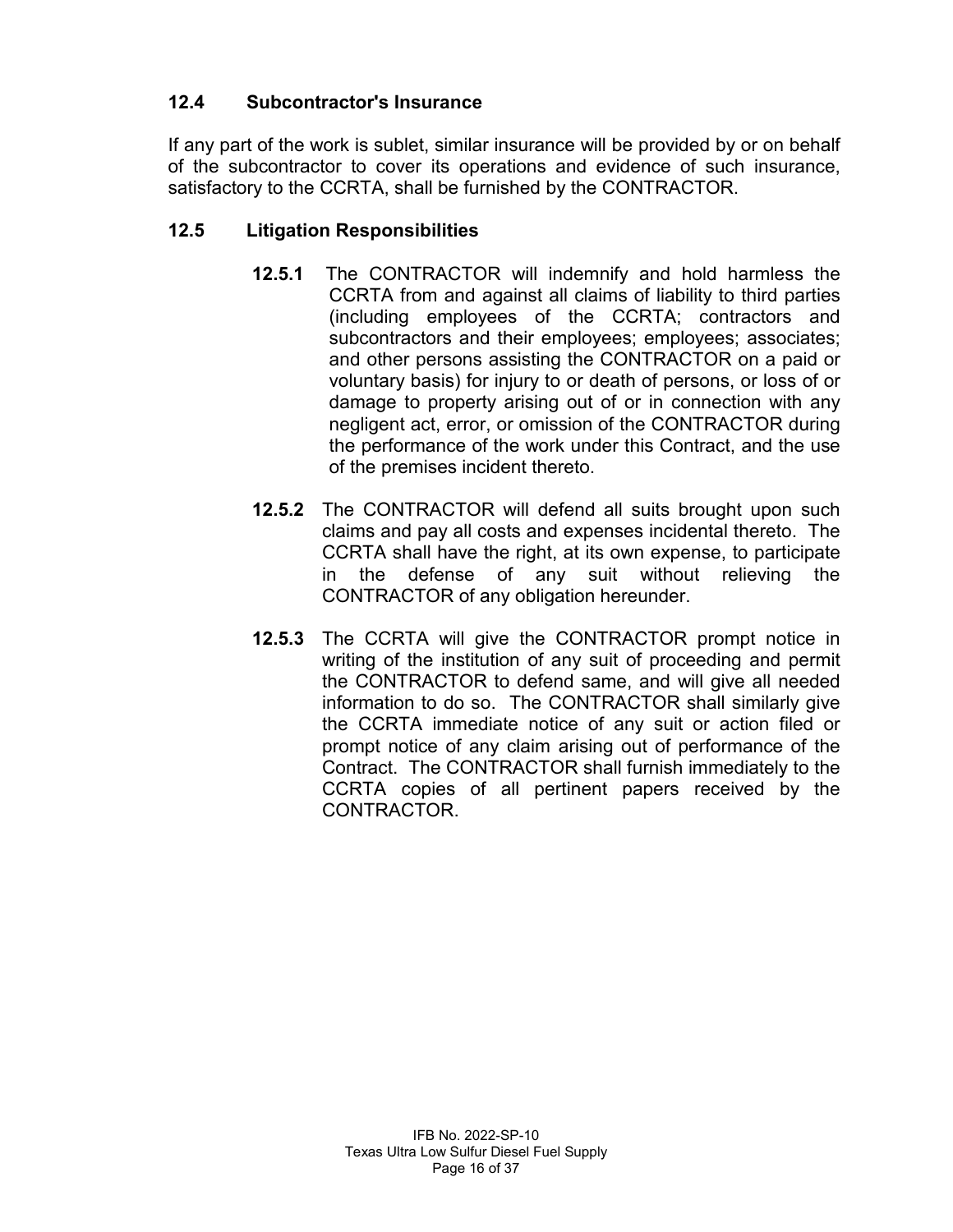#### **TECHNICAL FUEL SPECIFICATIONS**

#### **Low Emission Diesel Fuel**

Vendors must comply with all ASTM test methods as required by TITLE 30 ENVIRONMENTAL QUALITY, PART 1 TEXAS COMMISSION ON ENVIRONMENTAL QUALITY, CHAPTER 114 CONTROL OF AIR POLLUTION FROM MOTOR VEHICLES, SUBCHAPTER H LOW SULFUR EMISSION FUELS, DIVISION 2 ULTRA LOW SULFUR EMISSION DIESEL (Ultra LS TxLED) in order to be considered responsive.

The reference fuel used in the comparative testing described in paragraph (8) of Special Terms and Conditions must be produced from straight-run diesel fuel by a hydrodearomatization process and must have the following characteristics determined in accordance with the referenced test method specified:

- **(A)** Sulfur content 15 parts per million maximum;
- **(B)** Water and sediment .05 maximum percentage volume;
- **(C)** Ash mass .01 percent maximum;
- **(D)** Cetane number 48, minimum;
- **(E)** API gravity index 33 to 36.9 degrees;
- **(F)** Viscosity at 40 degrees Celsius 1.9 to 4.1 centistokes;
- **(G)** Flash point 130 degrees Fahrenheit, minimum; and
- **(H)** Distillation 90% point 550 to 610 degrees Fahrenheit.

ASTM chemical test methods are industry accepted standards for quality control and reliability of the product.

Testing Standards to be used: ASTM Test Method D5186, ASTM Test Method D4629, ASTM Test Method D287, ASTM Test Method D86, United States Environmental Protection Agency (EPA), ASTM Test Method D5453-19a, ASTM Test Method D6667, and ASTM Test Method D7183.

**The Bidder must confirm that the Bidder has reviewed and can meet all the Technical Fuel Specifications above by signing below. This section must be submitted with the Bidder's bid.** 

| Signature:<br>Date: |  |
|---------------------|--|
|---------------------|--|

IFB No. 2022-SP-10 Texas Ultra Low Sulfur Diesel Fuel Supply Page 17 of 37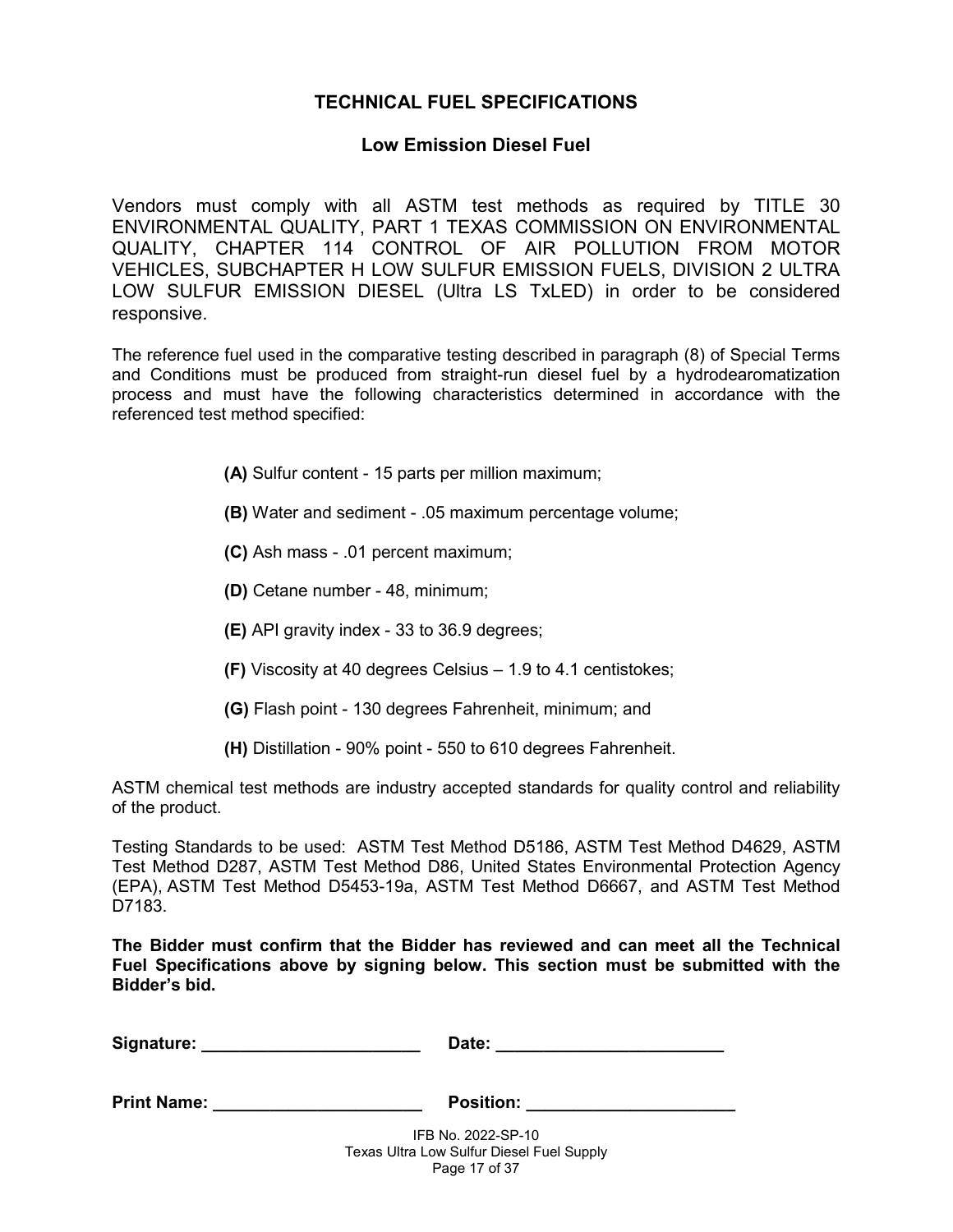# **STANDARD SUPPLY AGREEMENT TERMS AND CONDITIONS**

# 1. TERM.

The term of this Supply Agreement shall be for the period specified in the Bid Invitation, with the option to extend for one or more additional periods as specified in the Bid Invitation, subject to the approval of the Corpus Christi Regional Transportation Authority "CCRTA".

# 2. DESCRIPTION – SALE OF GOODS.

Contractor shall transfer and deliver to the CCRTA and the CCRTA shall pay for and accept all of the CCRTA's requirements during the referenced term of the Agreement for all of the items listed and described in the Bid documents. Quantities shown are merely estimates and do not obligate the CCRTA to order or accept more than the CCRTA's actual requirements during the period of this Agreement, nor do the estimates limit the CCRTA from ordering less than its actual needs during the period of this Agreement, subject to availability of appropriated funds.

# 3. CONTRACTOR TO PACKAGE GOODS.

Contractor shall package all goods in accordance with good commercial practice. Each shipping container shall be clearly and permanently marked as follows: (a) Contractor's name and address; (b) CCRTA's name, address and purchase order or purchase release number and the supply agreement number if applicable; (c) Container number and total number of containers, e.g., box 1 of 4 boxes; and (d) the number of the container bearing the packing slip. Contractor shall bear the cost of packaging unless otherwise provided. Goods shall be suitably packed to secure lowest transportation costs and to conform with requirements of common carriers and any applicable specifications. The CCRTA's count or weight shall be final and conclusive on shipments not accompanied by packing lists.

# 4. NO SHIPMENTS UNDER RESERVATION.

Contractor is not authorized to ship the goods under reservation and no tender of a bill of lading shall operate as a tender of goods.

# 5. TITLE AND RISK OF LOSS.

The title and risk of loss of the goods shall not pass to the CCRTA until it actually receives and takes possession of the goods at the point or points of delivery. The terms of this Agreement are "no arrival, no sale."

# 6. PURCHASE OR RELEASE ORDER.

The CCRTA shall exercise its right to specify time, place, and quantity to be delivered in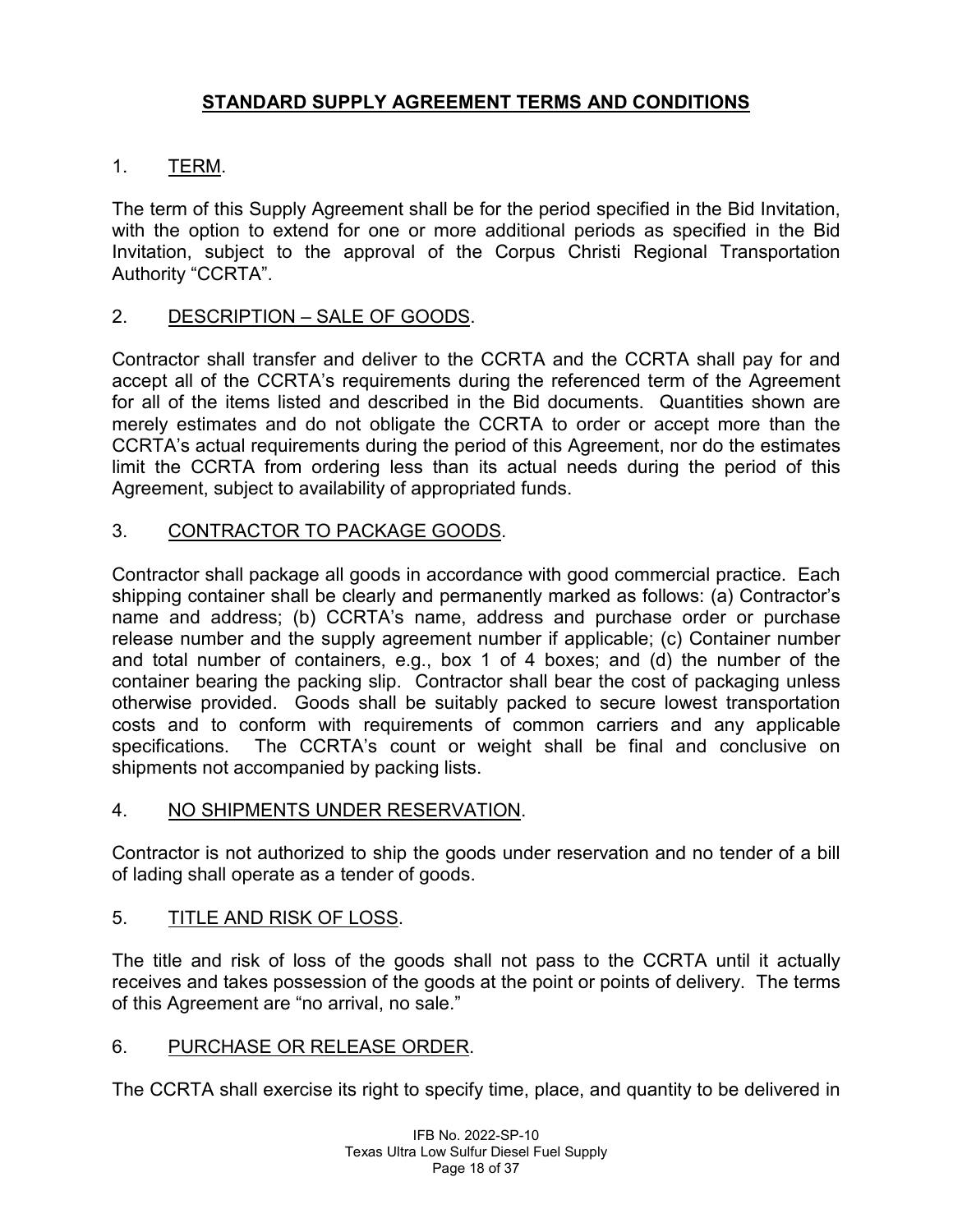the following manner: Any of the CCRTA's separate departments or divisions may send to Contractor a purchase or release order signed by an authorized agent of the department or division. The order shall refer to this Supply Agreement and shall specify item, quantity, delivery date, shipping instructions and receiving address of the ordering department or division. The CCRTA shall have the right to inspect the goods at delivery prior to acceptance.

# 7. DEFAULT IN ONE INSTALLMENT TO CONSTITUTE TOTAL BREACH.

Each installment or lot of goods delivered under this Agreement is dependent on every other installment or lot, and a delivery of non-conforming goods or a default of any nature on one installment or lot will impair the value of the whole Agreement and shall constitute a breach of the Agreement as a whole.

# 8. NO REPLACING DEFECTIVE TENDER.

Every tender or delivery of goods must fully comply with all provisions of this Agreement as to time of delivery, quality, fitness or use and the like. If a tender is made which does not fully conform, such failure shall constitute a breach of the Agreement, and Contractor shall not have the right to substitute a conforming tender; provided, however, that if the time for performance is not yet expired, the Contractor may reasonably notify the CCRTA of its intention to cure and may then make a conforming tender within the required time.

# 9. INVOICES AND PAYMENTS.

Contractor shall submit separate invoices, in duplicate, on each purchase order or purchase release after each delivery. Invoices shall indicate the purchase order or purchase release number and the supply agreement number if applicable. Invoices shall be itemized and transportation charges, if any, shall be listed separately. A copy of the bill of lading and the freight waybill when applicable should be attached to the invoice and mailed to the CCRTA at the address specified on the purchase order or acceptance letter. Payment shall not be due until thirty (30) days after the date the above instruments are submitted or delivery, whichever is later. In the event payment has not been made by the due date, Contractor shall submit a reminder invoice marked "order due." The CCRTA reserves the right to review all of Contractor's invoices after payment and recover any overcharge resulting from such review.

# 10. WARRANTY-PRICE.

The price to be paid by the CCRTA shall be that price contained in Contractor's bid which Contractor warrants to be no higher than Contractor's current prices on orders by others for products of the kind and specification covered by this Agreement for similar quantities under similar conditions and methods of purchase. In the event Contractor breaches this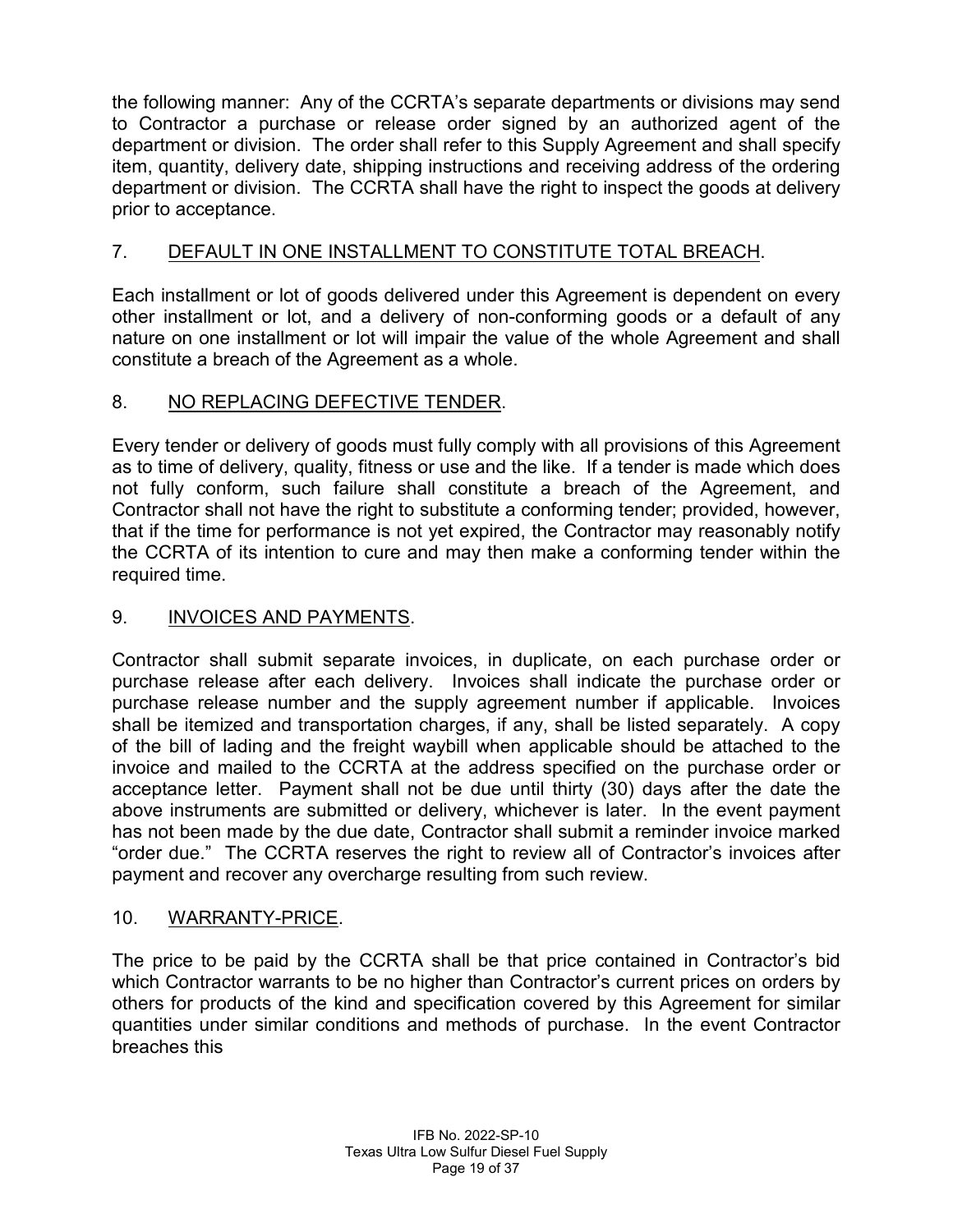warranty, the prices of the items shall be reduced to the Contractor's current prices on orders by others, or in the alternative, the CCRTA may cancel this Agreement without liability to Contractor for breach for Contractor's actual expenses. If the stated price includes the cost of any special tooling or special test equipment fabricated or required by Contractor for the purpose of filling this order, such special tooling or equipment and any process sheets related thereto shall become the property of the CCRTA.

# 11. WARRANTY-PRODUCT.

Contractor shall not limit or exclude any implied warranties and any attempt to do so shall render this Agreement voidable at the option of the CCRTA. Contractor warrants that the goods furnished will conform to the specifications, drawings, and descriptions listed in the Bid documents, and to the sample(s) furnished by the Contractor, if any. In the event of a conflict between the specifications, drawings, and descriptions, the specifications shall govern. The goods furnished shall be new and of good and merchantable quality in workmanship and materials.

# 12. WARRANTY-SAFETY.

Contractor warrants that the product sold to the CCRTA shall conform to the standards promulgated by the U.S. Department of Labor under the Occupational Safety and Health Act (OSHA). In the event the product does not conform to OSHA standards, the CCRTA may return the product for correction or replacements at the Contractor's expense. In the event Contractor fails to make the appropriate correction within a reasonable time, correction may be made by the CCRTA at Contractor's expense.

# 13. WARRANTY-INFRINGEMENTS.

Contractor agrees to ascertain whether goods manufactured in accordance with the specifications will give rise to the rightful claim of any third person by way of infringement or the like. If Contractor is of the opinion that an infringement or the like will result, it shall notify the CCRTA to this effect in writing within two weeks after signing of this Agreement. If the CCRTA does not receive notice and is subsequently held liable for the infringement or the like, Contractor shall indemnify the CCRTA for any damages due to such claim. If Contractor in good faith ascertains that delivery of the goods in accordance with the specifications will result in infringement or the like, this Agreement shall be null and void except that the CCRTA shall pay Contractor for the reasonable cost of its search as to infringements.

# 14. ESTIMATED QUANTITIES.

The estimated quantities noted in the Price Schedule are approximate. These quantities are to be used only for the comparison of bids and the award of this Contract and are based on past and projected usage. Contractor agrees and understands that the actual quantities to be utilized are within the sole and absolute discretion of the CCRTA. Should the actual quantities be greater or lesser than the estimates contained in the Price Schedule, Contractor agrees that, regardless of the amount of such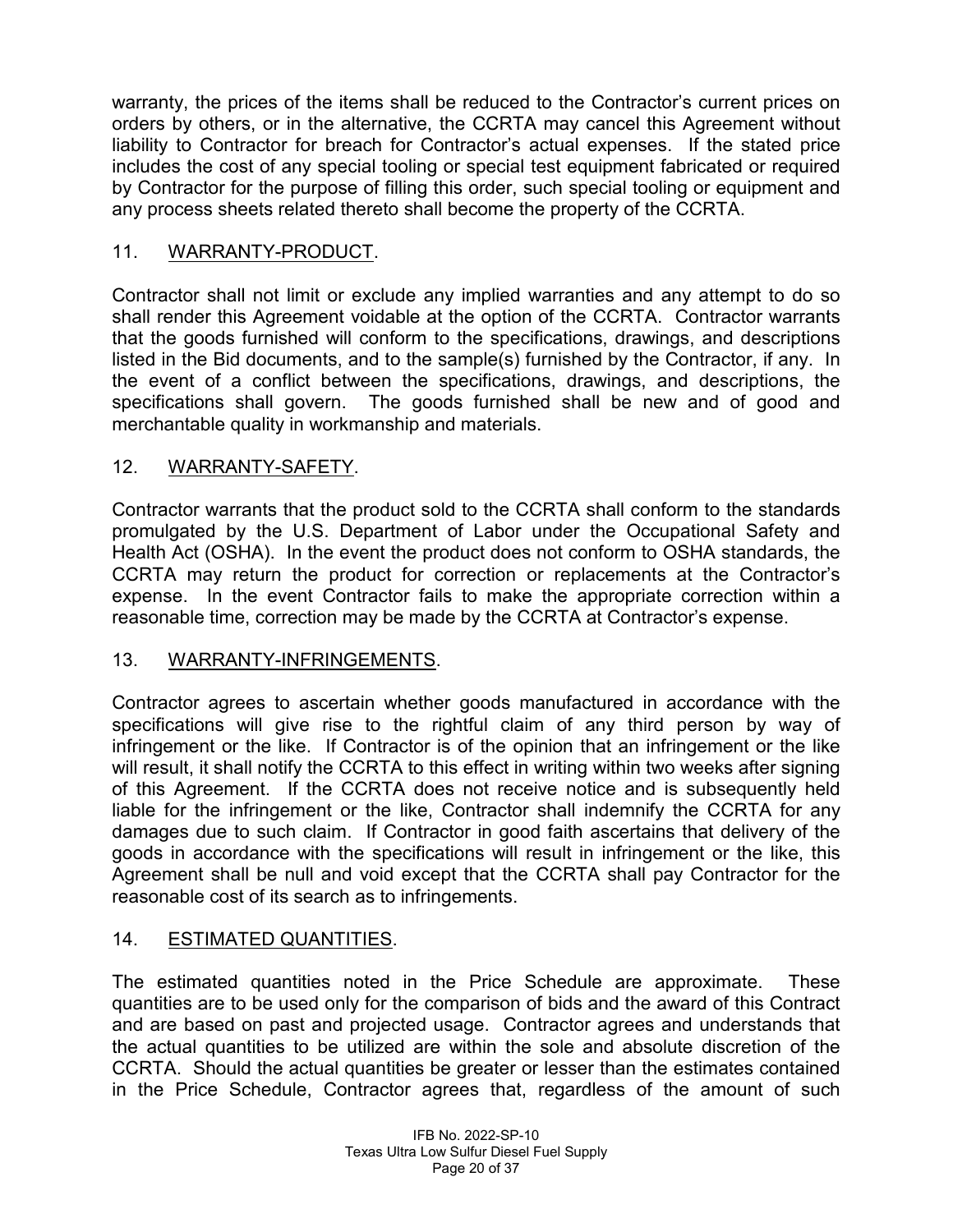variance, it shall not be the basis for deviating from the quoted unit prices. Further, the Contractor agrees to honor quoted unit prices for the duration of this Agreement.

# 15. SUBSTITUTE SUPPLIERS.

In the event that the Contractor fails to supply the goods to the CCRTA in the amounts requested or fails to furnish replacement goods for any defective merchandise submitted to the CCRTA within five (5) business days from the date of notice, the CCRTA shall have the right to purchase from any substitute source the amount of the goods due from the Contractor. The CCRTA shall have the right to recover from the Contractor as damages any amount by which the cost of such substituted goods exceeds the contract price which would have been applicable, together with the cost of any incidental expenses reasonably incurred by the CCRTA in making such substituted purchase and the amount of any consequential damages allowable by law. The CCRTA reserves the right to offset such amounts against the price due for any goods subsequently supplied by the Contractor or any other obligations owed to Contractor.

# 16. TERMINATION.

The CCRTA shall have the right to terminate for default all or any part of this Agreement if Contractor breaches any of the terms hereof or if the Contractor becomes insolvent or files any petition in bankruptcy. Such right of termination is in addition to and not in lieu of any other remedies which the CCRTA may have in law or equity, specifically including, but not limited to, the right to sue for damages or demand specific performance. The CCRTA additionally has the right to terminate this Agreement without cause by delivery to the Contractor of a "Notice of Termination" specifying the extent to which performance hereunder is terminated and the date upon which such termination becomes effective.

# 17. ASSIGNMENT-DELEGATION.

No right or interest in this Agreement shall be assigned or any obligation delegated by Contractor without the written permission of the CCRTA.

#### 18. MODIFICATIONS-WAIVER.

This Agreement can be modified or rescinded only by a writing signed by both of the parties. No claim or right arising out of a breach of this Agreement can be discharged in whole or in part by a waiver or renunciation of the claim or right unless the waiver or renunciation is supported by consideration and is in writing signed by the aggrieved party.

#### 19. INTERPRETATION.

This writing is intended by the parties as a final expression of their agreement and is intended also as a complete and exclusive statement of the terms thereof. No course of prior dealings between the parties and no usage of the trade shall be relevant to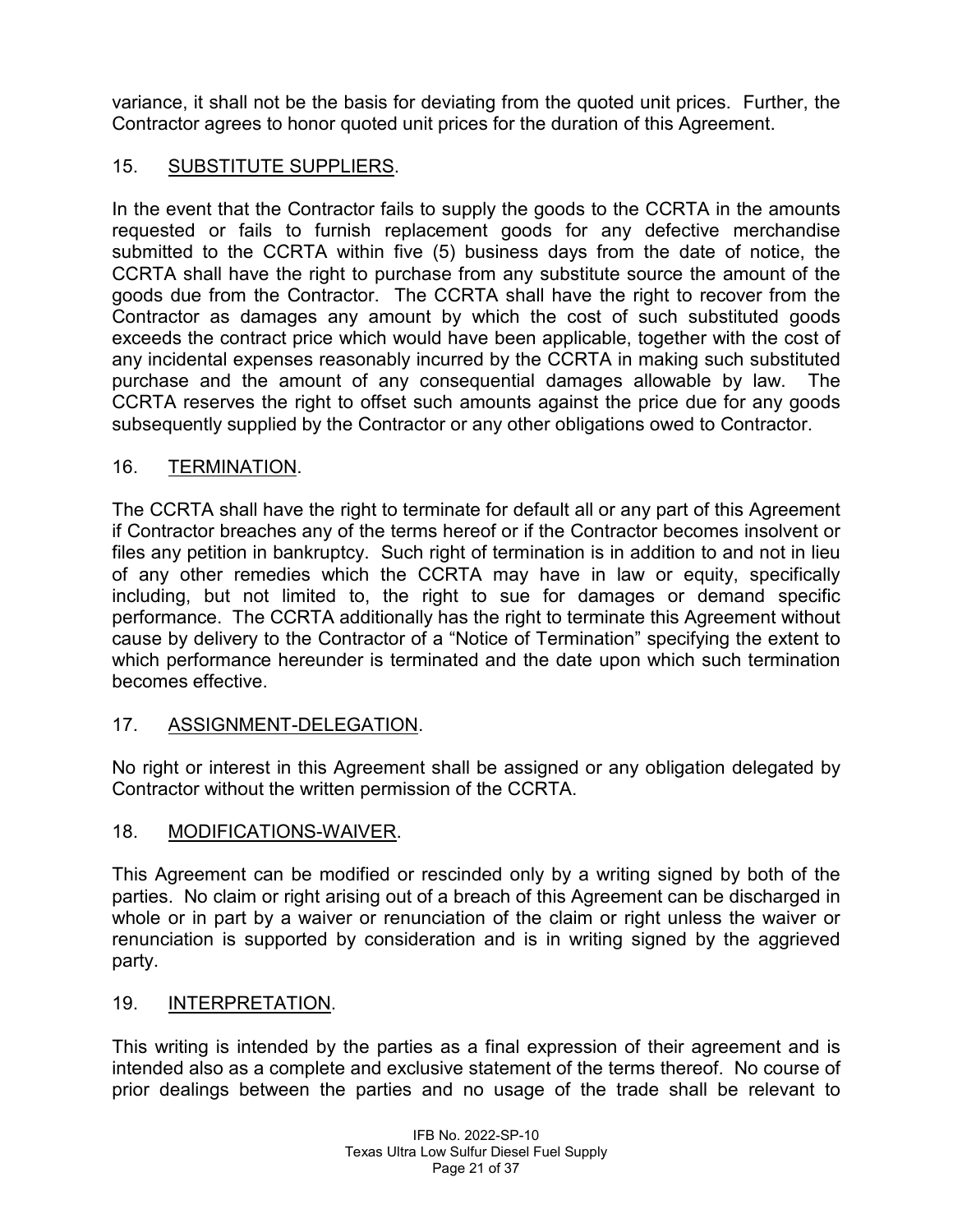supplement or explain any term used herein, and acceptance of a course of performance rendered under this Agreement shall not be relevant to determine the meaning of this Agreement even though the accepting party has knowledge of the performance and opportunity for objection.

# 20. APPLICABLE LAW.

This Agreement shall be governed by the Uniform Commercial Code as adopted in the State of Texas and in force on the date of this Agreement.

# 21. ADVERTISING.

Contractor shall not advertise or publish, without the CCRTA's prior consent, the fact that it has entered into this Agreement, except to the extent necessary to comply with proper requests for information from an authorized representative of the federal, state or local authorities.

# 22. GRATUITIES.

No gratuities, in the form of entertainment, gifts, or otherwise, shall be offered or given by Contractor, or any agent or representative of Contractor, to any officer or employee of the CCRTA with a view toward securing a contract or securing favorable treatment with respect to a contract.

#### 23. EQUAL OPPORTUNITY.

Contractor agrees that during the performance of this Agreement it shall:

23.1 Treat all applicants and employees without discrimination as to race, color, religion, sex, national origin, marital status, age or handicap.

23.2 Identify itself as an "Equal Opportunity Employer" in all help wanted advertising or requests.

Contractor shall be advised of any complaints filed with the CCRTA alleging that Contractor is not an equal opportunity employer. The CCRTA reserves the right to consider such complaints in determining whether or not to terminate any portion of this Agreement for which purchase orders or authorities to deliver have not been issued; however, Contractor is specifically advised that no equal opportunity employment complaint will be the basis for termination of this Agreement for which a purchase order or authority to deliver has been issued.

#### 24. ENFORCEABILITY.

This Agreement shall be enforceable in any state court of competent jurisdiction in Nueces County, Texas.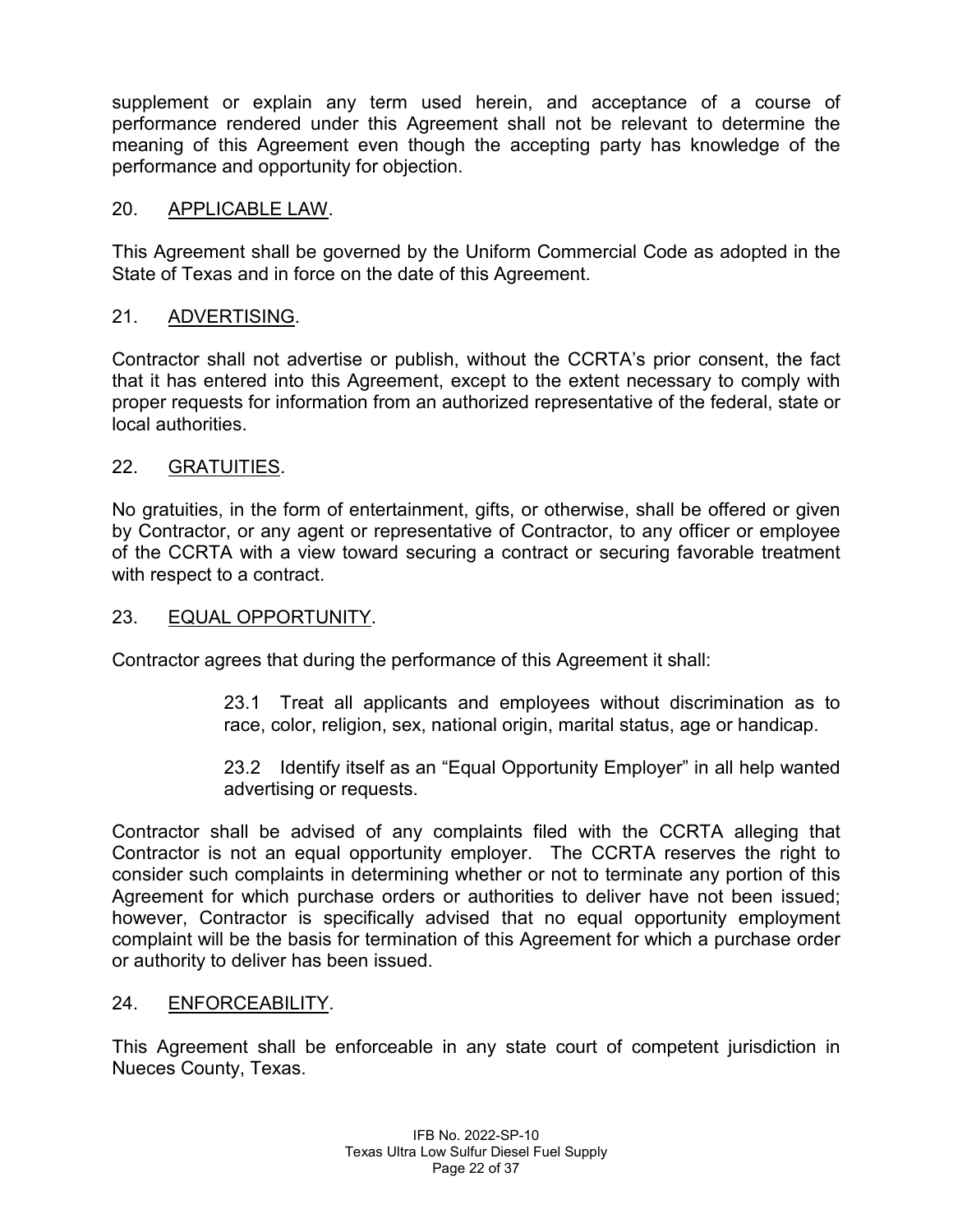# 25. NOTICES.

Notices shall be given to the parties by delivering or mailing such notice to the addresses set forth in the contract documents, or at such other addresses as the parties may designate to each other in writing.

#### 26. LIABILITY INSURANCE COVERAGE.

Contractor shall maintain at all times during the term of this Contract at its sole cost and expense each of the following insurance coverages listed below having policy limits not less than the dollar amounts set forth:

Commercial general liability insurance with minimum policy limits of \$1,000,000.

(In the event motor vehicles will be used by Contractor to perform the services specified) Automobile liability insurance with a combined single limit of \$1,000,000.

Contractual liability insurance covering Contractors' indemnification obligations contained in this Contract.

Each of such insurance policies shall be issued by insurance companies licensed to do business in the State of Texas and rated A- or better by the A. M. Best insurance rating guide. Each such policy shall name the CCRTA as an additional insured, and a certificate of insurance evidencing such coverages shall be furnished to the CCRTA prior to the commencement of work and maintained throughout the term of the Contract. Such insurance policies shall not be cancelled, materially changed, or not renewed, without thirty (30) days' prior written notice to the CCRTA, and the certificate of such insurance coverage shall reflect the foregoing cancellation provision. Copies of the insurance policies shall be promptly furnished to the CCRTA upon its written request.

#### 27. WORKERS' COMPENSATION.

Contractor shall maintain at all times during the term of this Contract at its sole cost and expense workers' compensation as required by statute and employer's liability insurance with policy limits of \$300,000 containing a waiver of subrogation endorsement waiving any right of recovery under subrogation or otherwise against the CCRTA.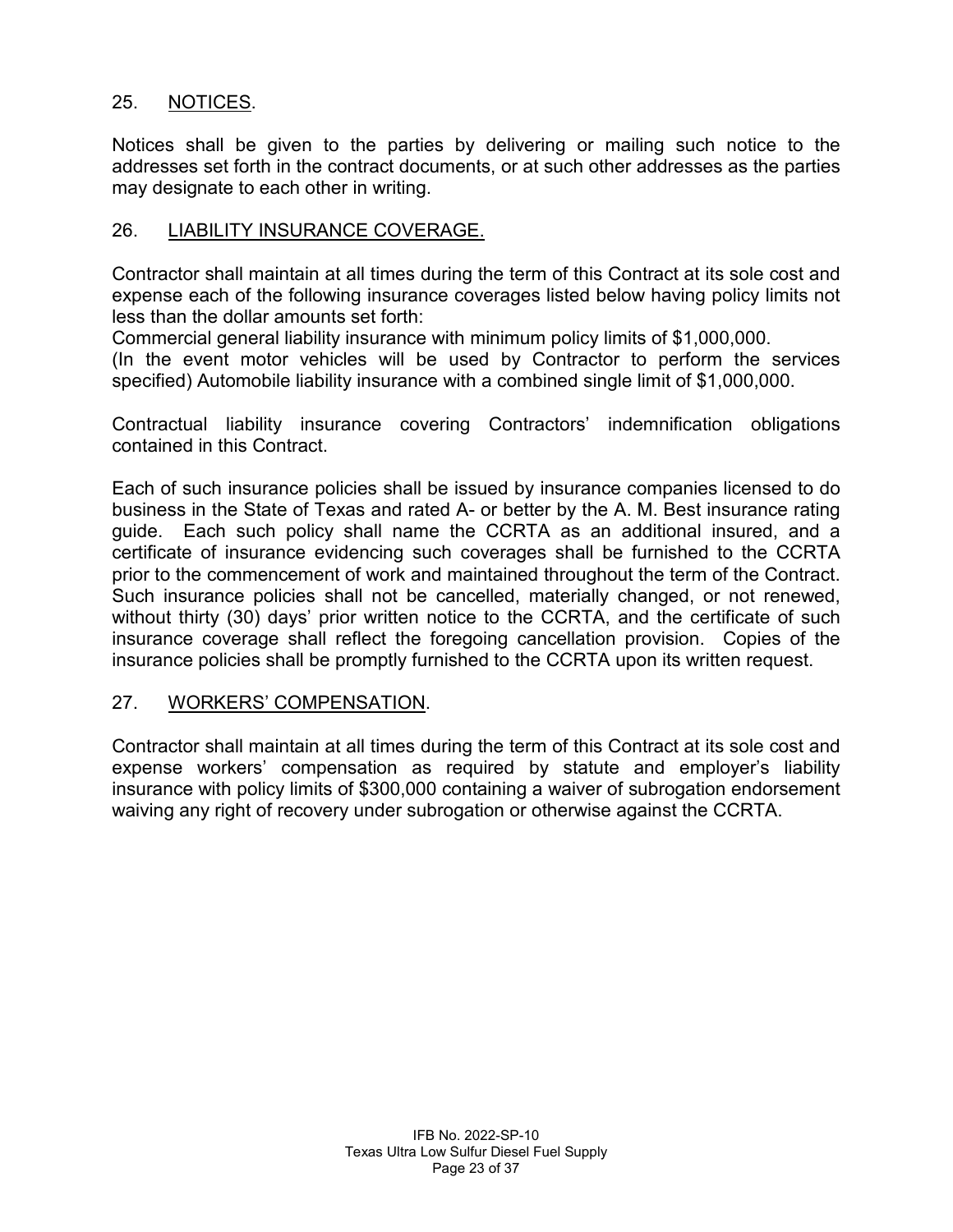# **CERTIFICATION FORMS**

# **DO NOT Alter Any Forms.**

**Doing so will deem your bid as non-responsive.**

**Please fill out and sign the following forms and return with your signed bid.**

# **Reminder:**

**EXEDENT** Acknowledge any addendums issued on the bottom of (Appendix C) Certification and Statement of Qualifications form.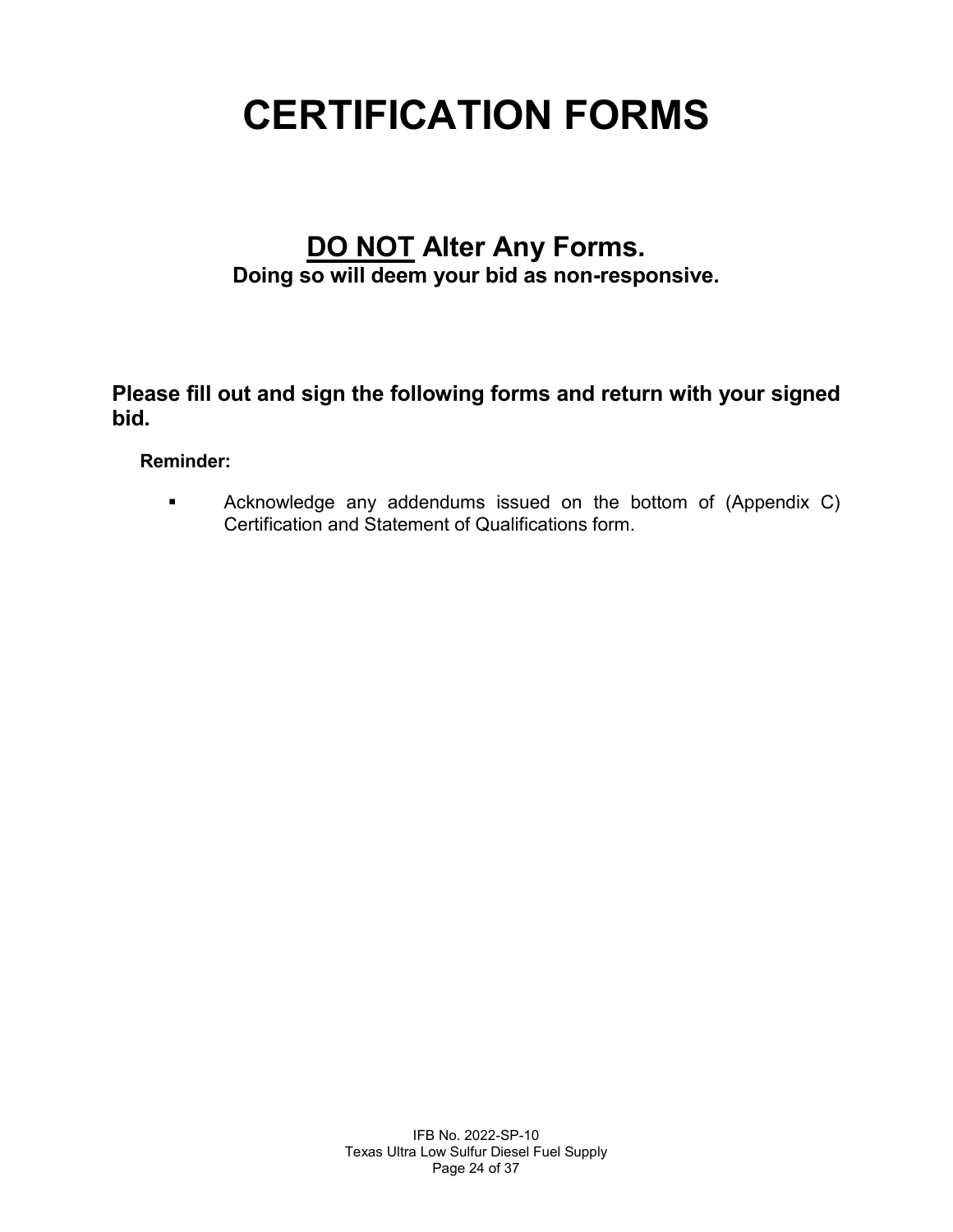# **APPENDIX A PRICE SCHEDULE**

IFB No.: 2022-SP-10 BIDDER:

#### **Instructions:**

- (1) Refer to "Instructions to Bidders", "Special Terms and Conditions", and the "Technical Fuel Specifications" before completing the Price Schedule and quote your best price, FOB to 5658 Bear Lane, Corpus Christi, TX 78405.
- (2) This is a two-year, firm-price supply contract. BIDDERS must complete all information requested -- **NO ITEMS MAY REMAIN BLANK (use N/A or other as necessary).**
- (3) **Submit one Price Schedule in pdf format and one in Microsoft Excel format on a USB flash drive**. On the outside of your sealed bid address your envelope with the information as noted in the "Instructions to Bidders" Section 6 or submit your bid electronically to [procurement@ccrta.org](mailto:procurement@ccrta.org) prior to the deadline.
- (4) **Submit a list of refineries your company will purchase the Ultra Low Sulfur Diesel from**.

| <b>Description</b>                                  | <b>Proposed</b><br><b>Product and</b><br><b>Manufacturer</b> | Est.<br><b>Two-Year</b><br><b>Quantity</b> | <b>Unit</b> | Cost<br>(Per Gallon)<br>$+$ or $-$ |
|-----------------------------------------------------|--------------------------------------------------------------|--------------------------------------------|-------------|------------------------------------|
| <b>Ultra Low Sulfur</b><br><b>TxLED Diesel Fuel</b> |                                                              | 240,324                                    | Gallon      |                                    |
|                                                     | <b>Delivery Charge</b>                                       |                                            |             |                                    |

#### **TWO-YEAR BASE BID**

**Notes:** The following are in reference to the above tables:

- 1. Include any literature or technical information about the proposed product.
- 2. Reflects mark-up or discount of the rack. **Please quote to the nearest one-tenth of one cent**. DO NOT INCLUDE TAXES OR FEES IN THIS PRICE QUOTE.
- 3. Price per Gallon must have either + or within cell to identify markup or discount per gallon, failure to include symbol within the cell will disqualify your company from bid.

Signature: \_\_\_\_\_\_\_\_\_\_\_\_\_\_\_\_\_\_\_\_\_\_\_ Date: \_\_\_\_\_\_\_\_\_\_\_\_\_\_\_\_\_\_\_\_\_\_\_\_

Print Name: **Example:**  $\blacksquare$ 

| Title: |
|--------|
|--------|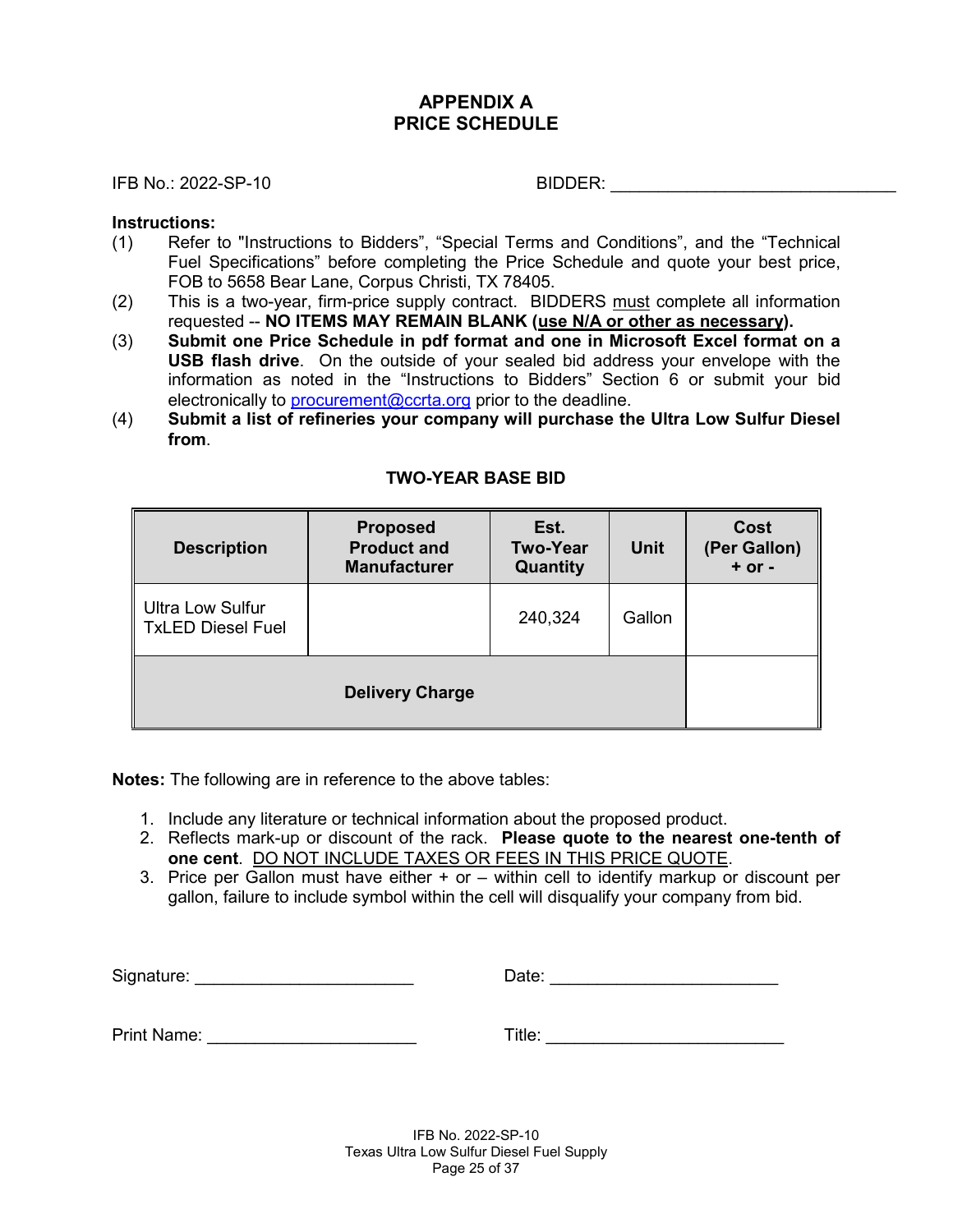#### **APPENDIX B**

#### **CERTIFICATION FORM**

In submitting this bid, the undersigned certifies on behalf of its firm and any proposed subcontractors as follows:

- **(1) Proposal Validity Certification:** If this offer is accepted within one hundred twenty (120) calendar days from the due date, to furnish any or all services upon which prices are offered at the designated point within the time specified;
- **(2) Non-Collusion Certification:** Has made this proposal independently, without consultation, communication, or agreement for the purpose of restricting competition as to any matter relating to this Invitation for Bids with any other FIRM or with any other competitor,
- **(3) Affirmative Action/DBE Certification:** Is in compliance with the Common Grant Rules affirmative action and Department of Transportation's Disadvantaged Business Enterprise requirements.
- **(4) Non-Conflict Certification:** Represents and warrants that no employee, official, or member of the Corpus Christi Regional Transportation Authority's Board of Directors is or will be pecuniarily benefited directly or indirectly in this Contract,
- **(5) Non-Inducement Certification:** The undersigned hereby certifies that neither it nor any of its employees, representatives, or agents have offered or given gratuities (in the form of entertainment, gifts, or otherwise) to any director, officer, or employee of the Corpus Christi Regional Transportation Authority with the view toward securing favorable treatment in the awarding, amending, or the making of any determination with respect to the performance of this Contract.
- **(6) Non-Debarment Certification:** Certifies that it is not included on the U. S. Comptroller General's Consolidated List of Persons or Firms currently debarred for violations of various contracts incorporating labor standards provisions, and from Federal programs under DOT regulations 2CFR Parts 180 and 1200, or under the FAR at 48 CFR Chapter 1, Part 9.4
- **(7) Integrity and Ethics:** Has a satisfactory record of integrity and business ethics, in compliance with 49 U.S.C. Section  $5325(j)(2)(A)$
- **(8) Public Policy:** Is in compliance with the public policies of the Federal Government, as required by 49 U.S.C. Section  $5325(j)(2)(B)$
- **(9) Administrative and Technical Capacity:** Has the necessary organization, experience, accounting, and operational controls, and technical skills, or the ability to obtain them, in compliance with 49 U.S.C. Section 5325(j)(2)(D)
- **(10) Licensing and Taxes:** Is in compliance with applicable licensing and tax laws and regulations
- **(11) Financial Resources:** Has, or can obtain, sufficient financial resources to perform the contract, as required by 49 U. S. C. Section 5325 (j)(2)(D)
- **(12) Production Capability:** Has, or can obtain, the necessary production, construction, and technical equipment and facilities.
- **(13) Timeliness:** Is able to comply with the required delivery or performance schedule, taking into consideration all existing commercial and governmental business commitments.
- **(14) Performance Record:** Is able to provide a satisfactory current and past performance record.

Signature Printed Name

Title Date

IFB No. 2022-SP-10 Texas Ultra Low Sulfur Diesel Fuel Supply Page 26 of 37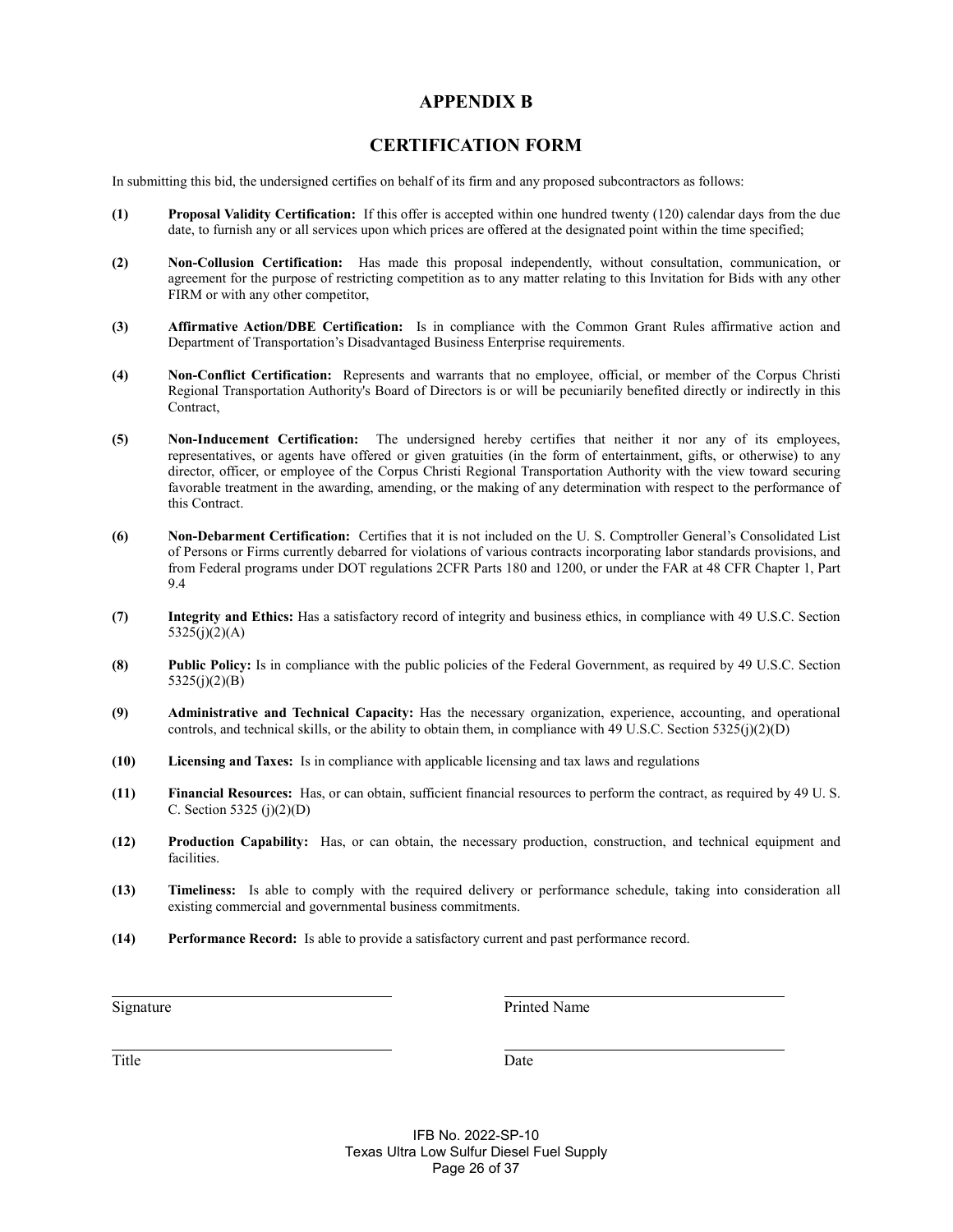# **APPENDIX C**

# **CERTIFICATION AND STATEMENT OF QUALIFICATIONS**

The undersigned BIDDER hereby further certifies that she/he has read all of the documents and agrees to abide by the terms, certifications, and conditions thereof.

| Signature:                                                                       |                                                                                  |  |  |  |  |  |
|----------------------------------------------------------------------------------|----------------------------------------------------------------------------------|--|--|--|--|--|
|                                                                                  |                                                                                  |  |  |  |  |  |
| Title:                                                                           |                                                                                  |  |  |  |  |  |
| Firm Name:                                                                       |                                                                                  |  |  |  |  |  |
| <b>Business</b><br>Address:                                                      |                                                                                  |  |  |  |  |  |
|                                                                                  | Street, City, State and Zip                                                      |  |  |  |  |  |
| Telephone:                                                                       |                                                                                  |  |  |  |  |  |
|                                                                                  |                                                                                  |  |  |  |  |  |
| Firm Owner:                                                                      |                                                                                  |  |  |  |  |  |
|                                                                                  |                                                                                  |  |  |  |  |  |
|                                                                                  | Number of years in contracting business under present name: ____________________ |  |  |  |  |  |
|                                                                                  |                                                                                  |  |  |  |  |  |
| Have you ever failed to complete any work awarded to you? ______________________ |                                                                                  |  |  |  |  |  |
|                                                                                  |                                                                                  |  |  |  |  |  |
| Taxpayer ID#: __________________________ Date Organized: _______________________ |                                                                                  |  |  |  |  |  |
| Date Incorporated: _______________________                                       |                                                                                  |  |  |  |  |  |
| Is your firm considered a disadvantaged business enterprise (DBE)? ____________  |                                                                                  |  |  |  |  |  |
| If you answered yes to the DBE question, explain type. ____________________      |                                                                                  |  |  |  |  |  |
| <b>ADDENDA ACKNOWLEDGMENT</b>                                                    |                                                                                  |  |  |  |  |  |
| Receipt of the following addenda is acknowledged (list addenda number):          |                                                                                  |  |  |  |  |  |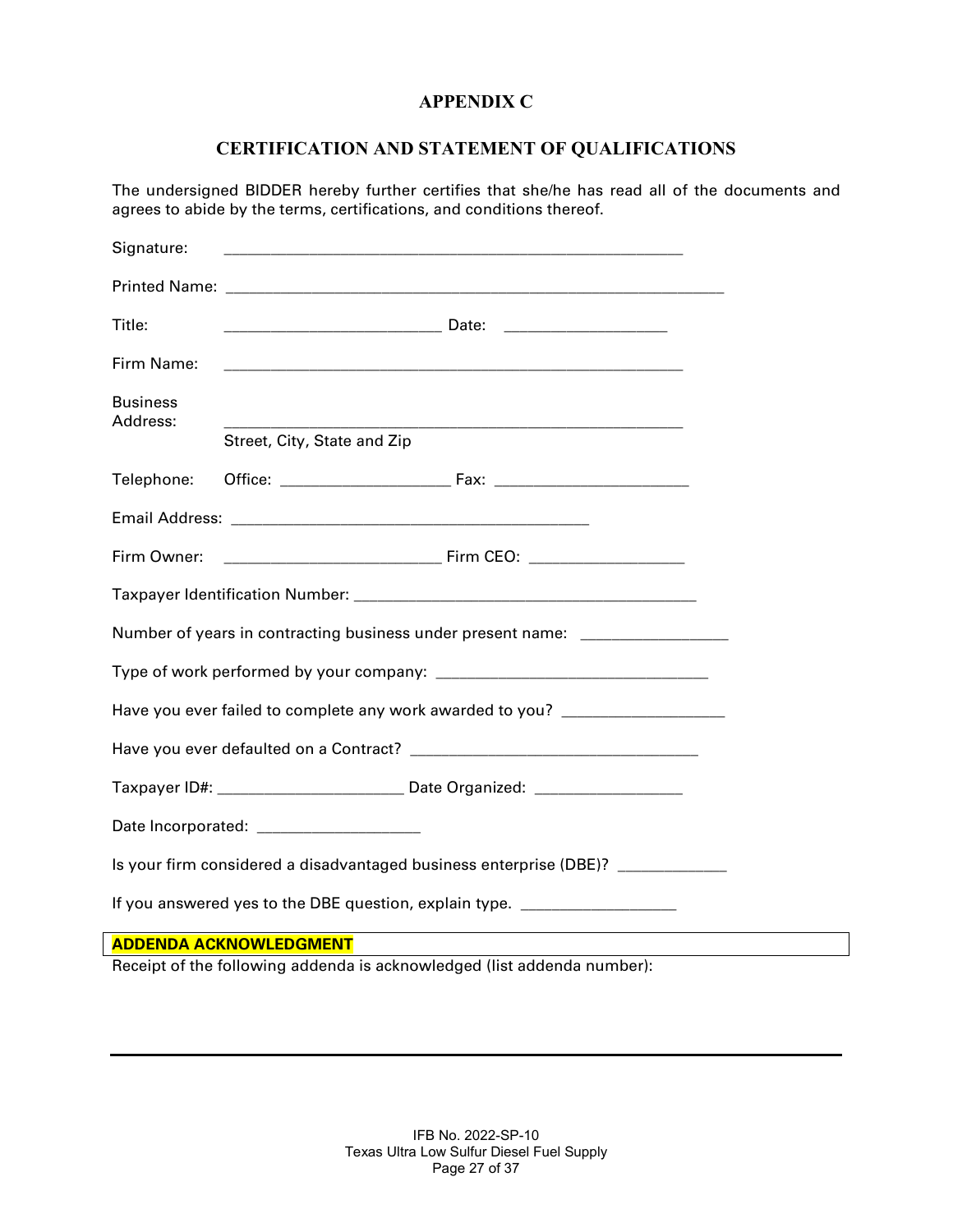# **APPENDIX D**

# **DISCLOSURE OF INTERESTS CERTIFICATION**

|                   | <b>FIRM NAME:</b>                         |                                                                                                           |                                                                                                                                                                                   |
|-------------------|-------------------------------------------|-----------------------------------------------------------------------------------------------------------|-----------------------------------------------------------------------------------------------------------------------------------------------------------------------------------|
|                   | STREET:                                   |                                                                                                           | $CITY:$ $ZIP:$                                                                                                                                                                    |
|                   | FIRM is: 1. Corporation<br>4. Association | 2. Partnership<br>5. Other                                                                                | 3. Sole Owner                                                                                                                                                                     |
|                   |                                           | <b>DISCLOSURE QUESTIONS</b>                                                                               |                                                                                                                                                                                   |
|                   |                                           |                                                                                                           | If additional space is necessary, please use the reverse side of this page or attach separate sheets.                                                                             |
| 1.                | above named "firm".                       | State the names of each "employee" of the Corpus Christi Regional Transportation                          | Authority having an "ownership interest" constituting 3% or more of the ownership in the                                                                                          |
| <b>NAME</b>       |                                           |                                                                                                           | JOB TITLE AND DEPARTMENT (IF KNOWN)                                                                                                                                               |
| 2.<br><b>NAME</b> | above named "firm".                       | State the names of each "official" of the Corpus Christi Regional Transportation<br><b>TITLE</b>          | Authority having an "ownership interest" constituting 3% or more of the ownership in the                                                                                          |
| 3.                | named "firm".                             |                                                                                                           | State the names of each "board member" of the Regional Transportation Authority<br>having an "ownership interest" constituting 3% or more of the ownership in the above           |
| <b>NAME</b>       |                                           |                                                                                                           | BOARD, COMMISSION OR COMMITTEE                                                                                                                                                    |
| 4.<br><b>NAME</b> | the above named "firm"                    | State the names of each employee or officer of a "consultant" for the Corpus Christi<br><b>CONSULTANT</b> | Regional Transportation Authority who worked on any matter related to the subject of<br>this contract and has an "ownership interest" constituting 3% or more of the ownership in |

IFB No. 2022-SP-10 Texas Ultra Low Sulfur Diesel Fuel Supply Page 28 of 37

\_\_\_\_\_\_\_\_\_\_\_\_\_\_\_\_\_\_\_\_\_\_\_\_\_\_\_ \_\_\_\_\_\_\_\_\_\_\_\_\_\_\_\_\_\_\_\_\_\_\_\_\_\_\_\_\_\_\_\_\_\_\_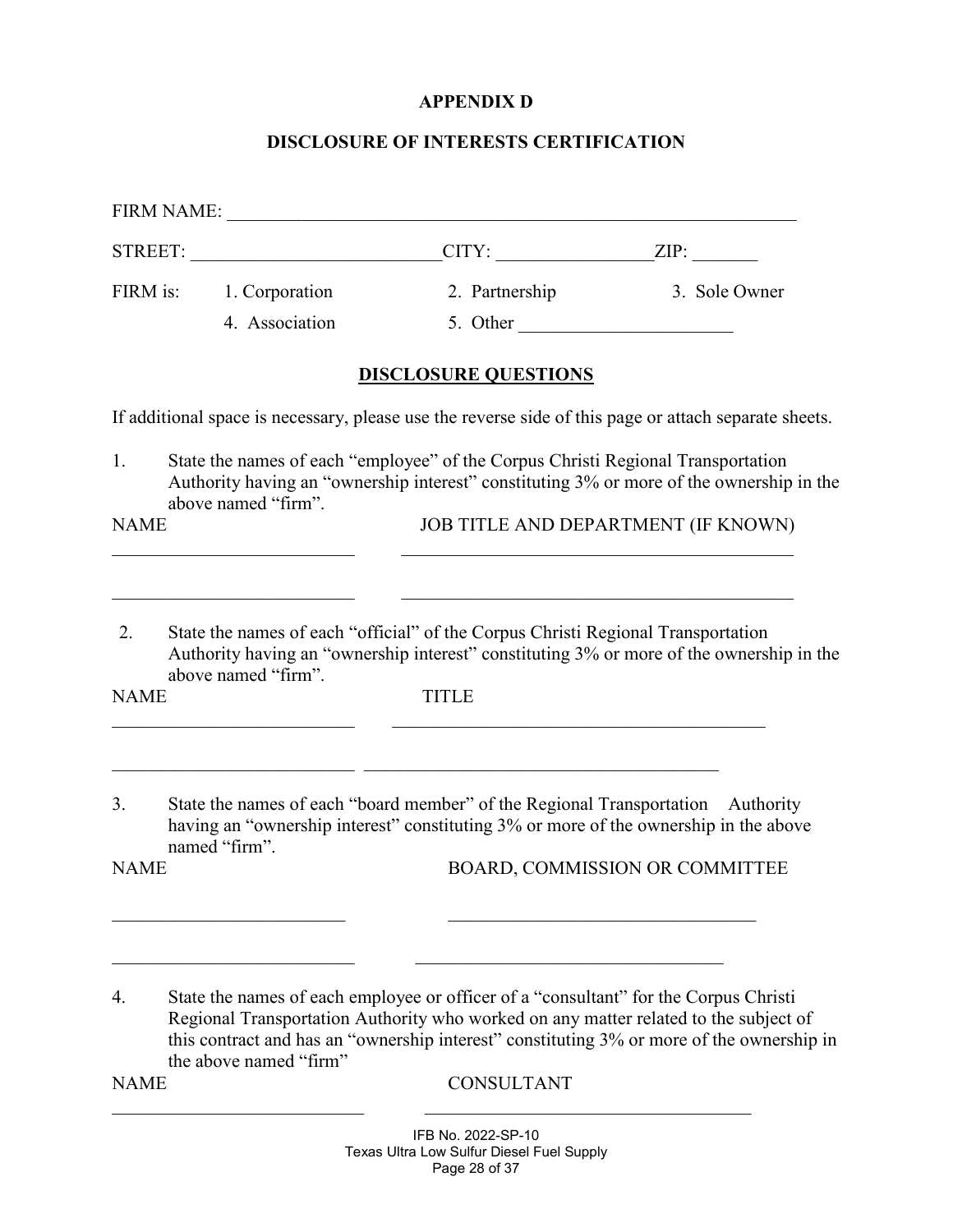# CERTIFICATE

I certify that all information provided is true and correct as of the date of this statement, that I have not knowingly withheld disclosure of any information requested; and that supplemental statements will be promptly submitted to the Corpus Christi Regional Transportation Authority, Texas as changes occur.

\_\_\_\_\_\_\_\_\_\_\_\_\_\_\_\_\_\_\_\_\_\_\_\_\_\_\_ \_\_\_\_\_\_\_\_\_\_\_\_\_\_\_\_\_\_\_\_\_\_\_\_\_\_\_\_\_\_\_\_\_\_\_

Certifying Person: **\_\_\_\_\_\_\_\_\_\_\_\_\_\_\_\_\_\_\_\_\_\_\_\_\_\_\_\_\_\_\_\_\_** 

Title: **\_\_\_\_\_\_\_\_\_\_\_\_\_\_\_\_\_\_\_\_\_\_\_\_\_\_\_\_\_\_\_\_\_**

(Type or Print)

Signature of Certifying Person: \_\_\_\_\_\_\_\_\_\_\_\_\_\_\_\_\_\_\_\_\_\_\_

Date: \_\_\_\_\_\_\_\_\_\_\_\_\_\_\_\_\_\_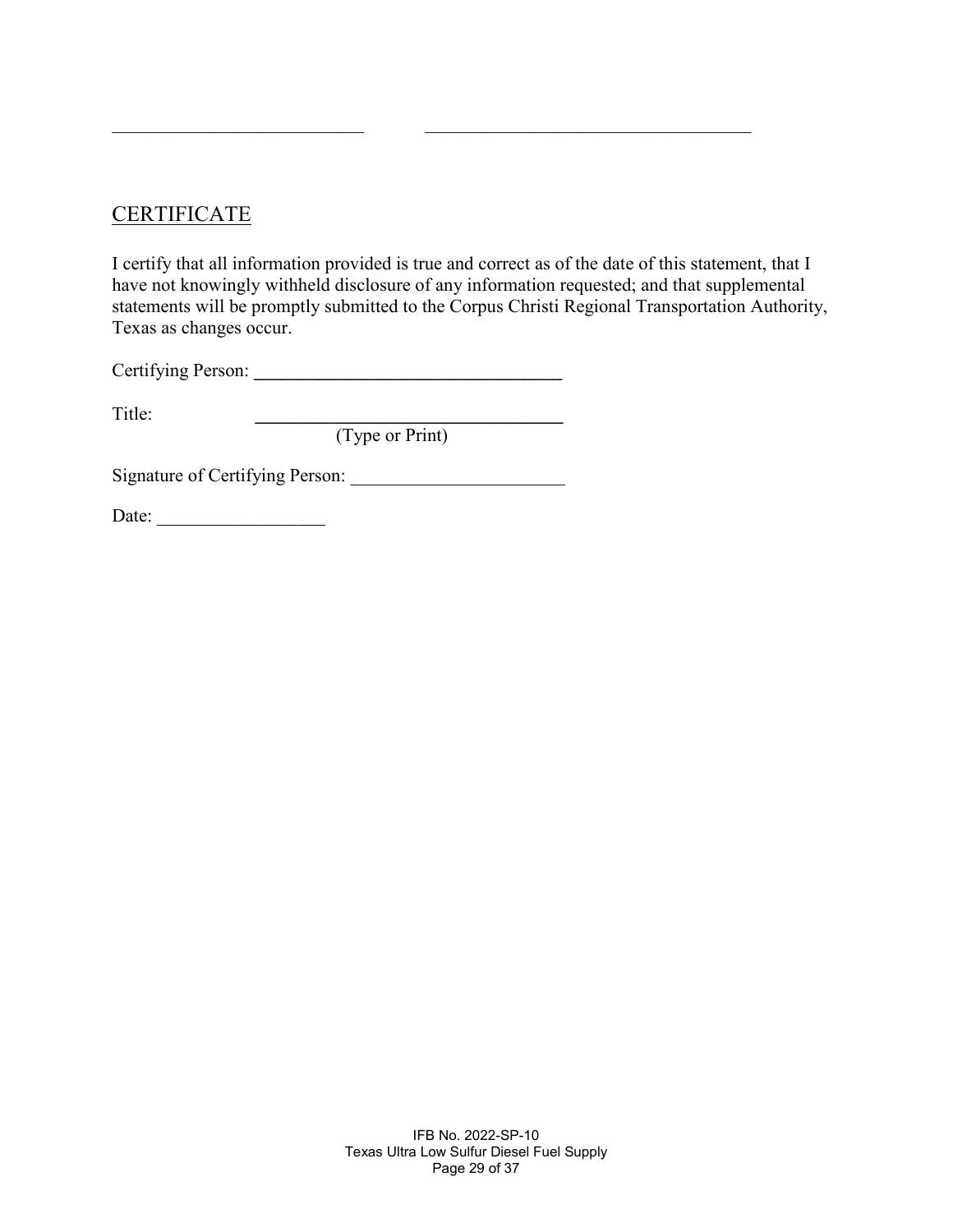# **APPENDIX E**

# **SAMPLE FORM 1295**

| <b>CERTIFICATE OF INTERESTED PARTIES</b>                                                                                                                                                                                 |                                                                                 |             |             | <b>FORM 1295</b>                      |
|--------------------------------------------------------------------------------------------------------------------------------------------------------------------------------------------------------------------------|---------------------------------------------------------------------------------|-------------|-------------|---------------------------------------|
| Complete Nos. 1 - 4 and 6 if there are interested parties.                                                                                                                                                               | Complete Nos. 1, 2, 3, 5, and 6 if there are no interested parties.             |             |             | <b>OFFICE USE ONLY</b>                |
| 1 Name of business entity filing form, and the city, state and country of the business<br>entity's place of business.                                                                                                    |                                                                                 |             |             | LUSIFING                              |
| 2<br>which the form is being filed.                                                                                                                                                                                      | Name of governmental entity or state agency that is a party to the contract for |             |             |                                       |
| 3 Provide the identification number used by the governmental entity or state agency to track of dentify the contract, and provide a description of the services, goods, or other property to be provided up to contract. |                                                                                 | <b>BIC</b>  |             |                                       |
|                                                                                                                                                                                                                          |                                                                                 |             |             | Nature of Interest (check applicable) |
|                                                                                                                                                                                                                          |                                                                                 |             | Controlling | Intermediary                          |
|                                                                                                                                                                                                                          |                                                                                 |             |             |                                       |
|                                                                                                                                                                                                                          |                                                                                 |             |             |                                       |
|                                                                                                                                                                                                                          |                                                                                 |             |             |                                       |
|                                                                                                                                                                                                                          |                                                                                 |             |             |                                       |
|                                                                                                                                                                                                                          |                                                                                 |             |             |                                       |
|                                                                                                                                                                                                                          |                                                                                 |             |             |                                       |
|                                                                                                                                                                                                                          |                                                                                 |             |             |                                       |
|                                                                                                                                                                                                                          |                                                                                 |             |             |                                       |
|                                                                                                                                                                                                                          |                                                                                 |             |             |                                       |
| <b>UNSWORN DEC</b><br>My name is                                                                                                                                                                                         | Check only if there Children Barry.                                             |             |             |                                       |
| My address<br>der penalty of perjury that the foregoing is true and correct.                                                                                                                                             |                                                                                 |             | (zip code)  | (country)                             |
| ixecuted in                                                                                                                                                                                                              | County, State of county, State of county, State of                              | (month)     |             | (year)                                |
|                                                                                                                                                                                                                          | Signature of authorized agent of contracting business entity                    | (Declarant) |             |                                       |
|                                                                                                                                                                                                                          | <b>ADD ADDITIONAL PAGES AS NECESSARY</b>                                        |             |             |                                       |
| Form provided by Texas Ethics Commission                                                                                                                                                                                 | www.ethics.state.tx.us                                                          |             |             | Revised 12/22/2017                    |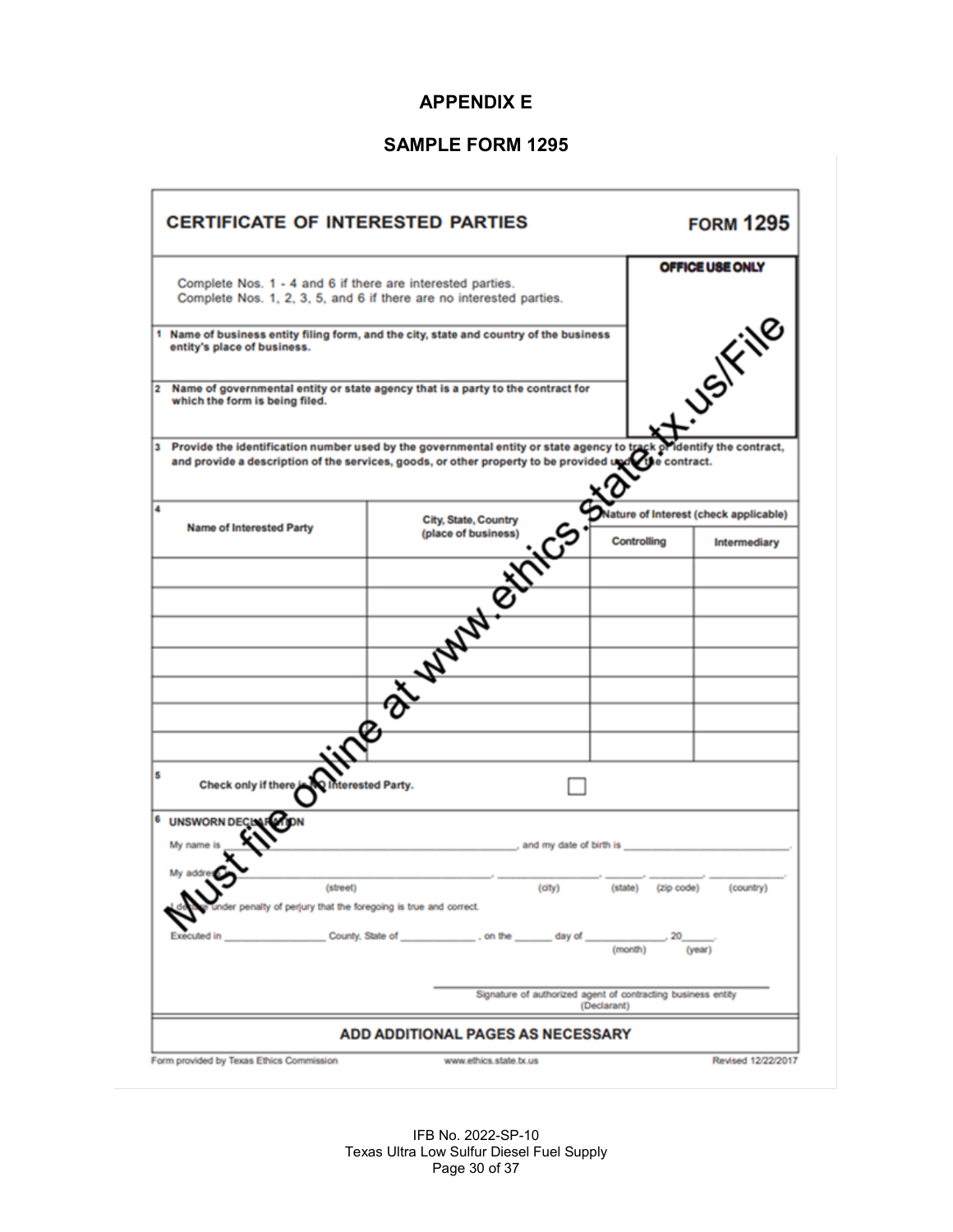# **APPENDIX F**



#### **CORPUS CHRISTI REGIONAL TRANSPORTATION AUTHORITY BOARD APPROVED**

#### **ACCESSIBILITY POLICY**

#### **POLICY STATEMENT**

To provide full participation and equality of opportunity for people with disabilities, people who are aging and other people with access and functional needs, the Corpus Christi Regional Transportation Authority (CCRTA) Board of Directors calls for all CCRTA departments, within their regular duties and responsibilities, to establish a commitment to access.

#### **APPLICABILITY**

This policy statement is broad, cross-cutting and designed for application to all actions of the CCRTA, including but not limited to the following:

- Policy Development
- Customer Service
- Service Provision and Operation (Directly Provided or Contracted)
- Employment
- Physical Environment
- Communications/Media/Website
- Public Involvement
- External Meetings and Agency Sponsored Events
- Fleet Characteristics
- Maintenance
- Safety/Security/Emergency Operations
- Procurements
- Staff Development and Training
- Construction and Engineering
- Route and Service Planning

#### **IMPLEMENTATION**

Effective implementation of the Accessibility Policy statement begins with the establishment of a Universal Access Team. Each CCRTA department will designate sufficient and appropriate team members to serve and meet monthly to ensure compliance with the policy. This team will help develop guiding principles in conjunction with the CCRTA Regional Committee on Accessible Transportation (RCAT). Meeting of the Universal Access Team will be coordinated through the designated CCRTA ADA Coordinator and report current activities and initiatives to the Chief Executive Officer (CEO).

> IFB No. 2022-SP-10 Texas Ultra Low Sulfur Diesel Fuel Supply Page 31 of 37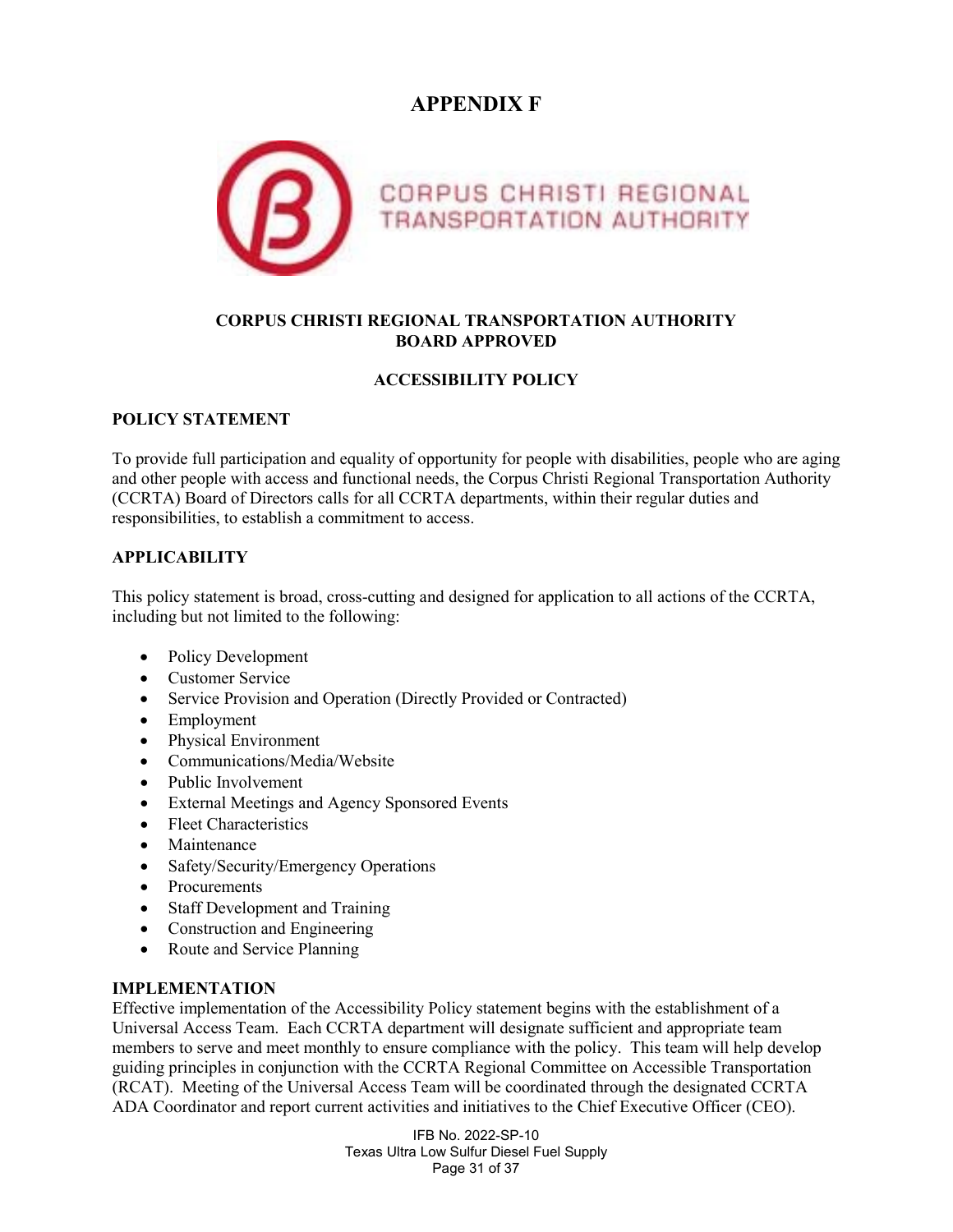Support of all CCRTA staff will include initial and ongoing training and professional development regarding integration and elimination of barriers for people with disabilities, people who are aging and other people with access and functional needs.

Additional tools available to all CCRTA staff will include the use of an Impact Statement (approved by the CEO) to ensure an effective outcome. The Impact Statement will provide for the review of programs, projects, and developing or ongoing CCRTA services that answer, at a minimum, the following questions:

- Are any barriers being created for people with disabilities, people who are aging and other people with access and functional needs?
- Is CCRTA enhancing access and integration for people with disabilities, people who are aging and other people with access and functional needs?
- Does the program, project, or service result in the most integrated setting appropriate for people with disabilities, people who are aging and other people with access and functional needs?
- Has CCRTA taken steps to reduce or eliminate any negative impacts?

#### **POLICY REVIEW**

Review of this policy will be done no less than annually or more frequently as needed. To complement the review, CCRTA staff through the Universal Access Team will establish procedures and conduct the following:

- Establish Review Baseline
- Conduct Internal Review of Regulatory Compliance to include an ongoing ADA Performance Monitoring Program for all modes of transportation
- Self-Evaluation Review and Update
- ADA Transition Plan Review and Update
- Establish Best Practices and Lessons Learned Components

Adopted July 6, 2011

Signed by: \_\_\_\_\_\_\_\_\_\_\_\_\_\_\_\_\_\_\_\_\_\_\_\_\_\_\_\_\_\_\_\_\_\_ Company: \_\_\_\_\_\_\_\_\_\_\_\_\_\_\_\_\_\_\_\_\_\_\_\_

| Company: |
|----------|
|----------|

Position: \_\_\_\_\_\_\_\_\_\_\_\_\_\_\_\_\_\_\_\_\_\_\_\_\_\_\_\_\_\_

Date: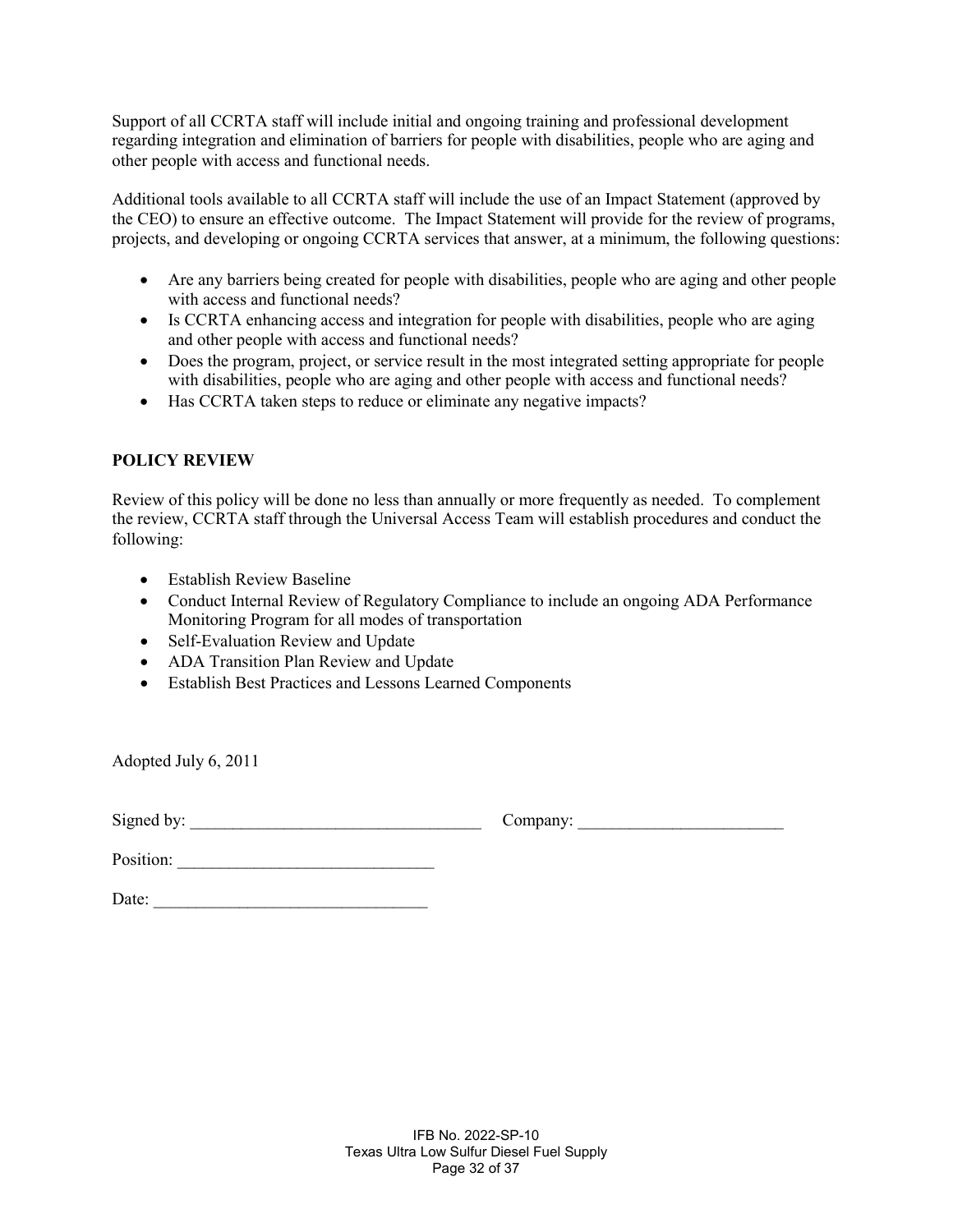# **APPENDIX G**

**REFERENCES:** The Bidder must supply a list of four (4) similar projects which your company has completed within the last five (5) years.

| $\mathbf 1$ .    |                           |                                                                                  |  |
|------------------|---------------------------|----------------------------------------------------------------------------------|--|
|                  | Owner:                    | ____________________________________Contact: ___________________________________ |  |
|                  |                           |                                                                                  |  |
|                  |                           |                                                                                  |  |
|                  |                           |                                                                                  |  |
|                  |                           |                                                                                  |  |
|                  |                           | Date Completed: _______________________Cost: ___________________________________ |  |
| 2.               |                           | Company: $\frac{1}{2}$                                                           |  |
|                  | Owner:                    |                                                                                  |  |
|                  |                           |                                                                                  |  |
|                  |                           |                                                                                  |  |
|                  |                           |                                                                                  |  |
|                  |                           |                                                                                  |  |
|                  |                           | Date Completed: COST COST COST CONTINUES                                         |  |
| 3.               |                           | Company: $\overline{\phantom{a}}$                                                |  |
|                  | Owner:                    |                                                                                  |  |
|                  |                           |                                                                                  |  |
|                  |                           |                                                                                  |  |
|                  |                           |                                                                                  |  |
|                  |                           |                                                                                  |  |
|                  |                           |                                                                                  |  |
| $\overline{4}$ . |                           |                                                                                  |  |
|                  | Owner:                    |                                                                                  |  |
|                  |                           |                                                                                  |  |
|                  |                           |                                                                                  |  |
|                  |                           |                                                                                  |  |
|                  |                           |                                                                                  |  |
|                  | Date Completed: _________ | Cost:                                                                            |  |

CONTRACTS ON HAND: The Proposer must provide a list of contracts that the firm is currently in process: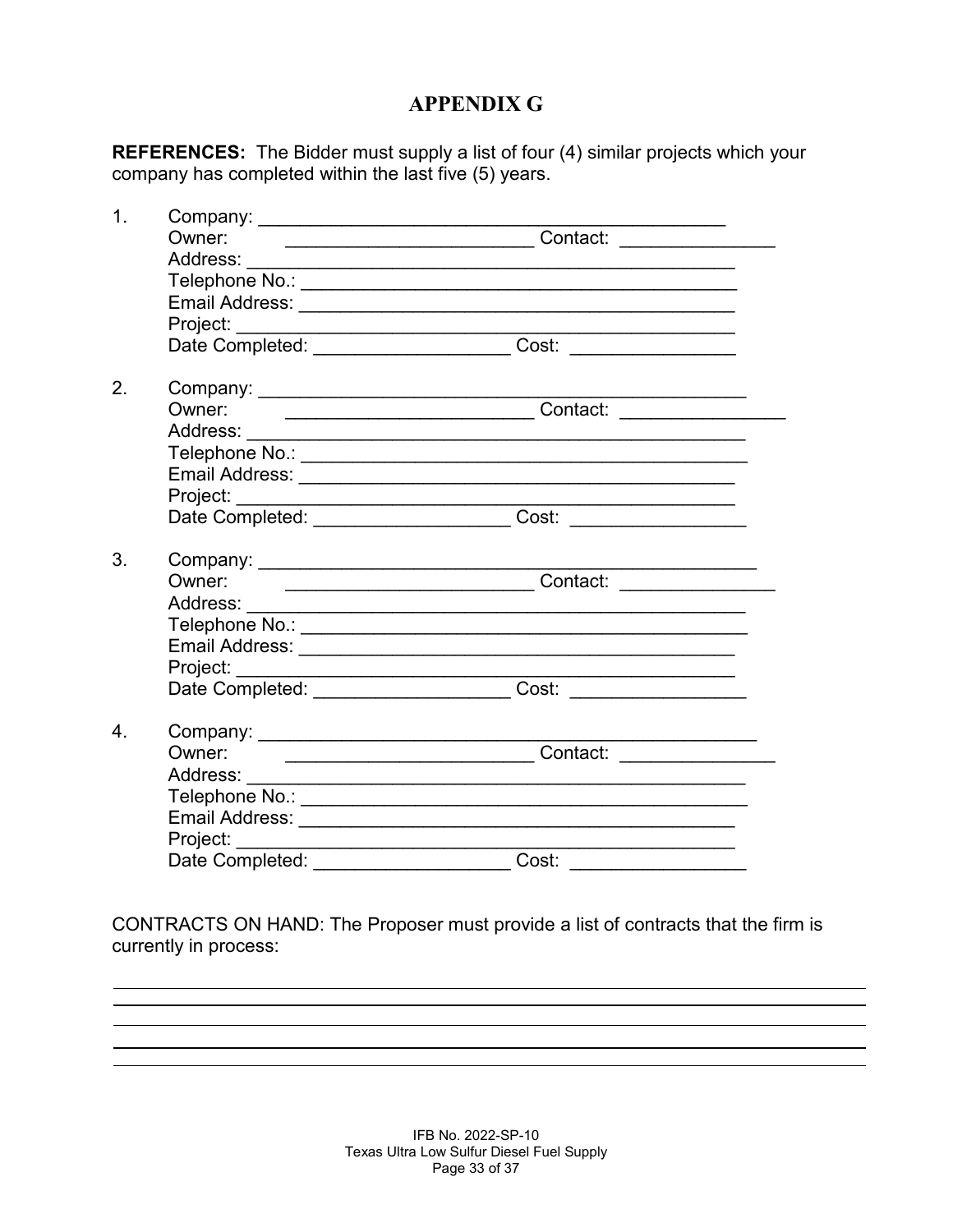# **APPENDIX H**

# **REQUEST FOR INFORMATION/EXCEPTIONS/APPROVED EQUALS REQUEST**

(Please submit **one** form for **each** Request for Information/exception/approved equal)

|                             |                                                               |                      | Page:                   |  |
|-----------------------------|---------------------------------------------------------------|----------------------|-------------------------|--|
| VENDOR: ___________________ |                                                               |                      |                         |  |
| PROJECT: IFB No. 2022-SP-10 |                                                               |                      |                         |  |
|                             | PAGE: _____    PARAGRAPH: ____    SUBJECT: __________________ |                      |                         |  |
| Request:                    |                                                               |                      |                         |  |
|                             |                                                               |                      |                         |  |
|                             |                                                               |                      |                         |  |
|                             |                                                               | Signature            |                         |  |
|                             |                                                               | <b>FOR CCRTA USE</b> |                         |  |
|                             | Approved: ____________ Disapproved: ___________               |                      | Clarification: ________ |  |
|                             |                                                               |                      |                         |  |

Response:

\_\_\_\_\_\_\_\_\_\_\_\_\_\_\_\_\_\_\_\_\_\_\_\_\_\_\_\_\_\_\_\_\_\_\_\_\_\_\_\_\_\_ Chief Executive Officer/Designee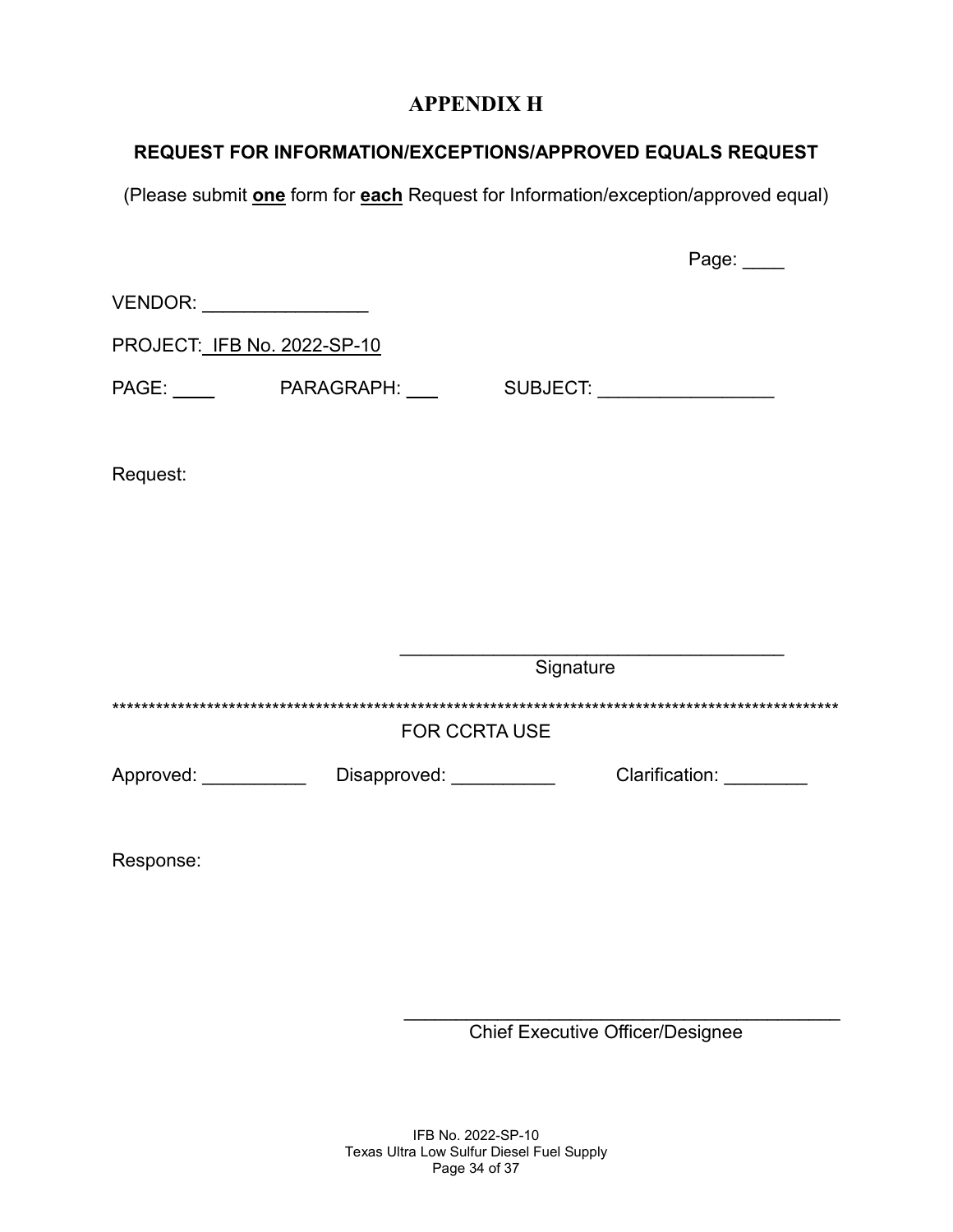#### **APPENDIX I**

#### **BID SUBMISSION CHECKLIST**

In order for your bid to be deemed as responsive to the requirements of the IFB, please use the checklist below to be sure that your bid package includes all required documents.

| <b>Bid Documents Required</b>                                                                                                                                                                                                                                                                                                                                                                                                                                                                                                                                                                                                                                                                                                            | <b>Check</b> |
|------------------------------------------------------------------------------------------------------------------------------------------------------------------------------------------------------------------------------------------------------------------------------------------------------------------------------------------------------------------------------------------------------------------------------------------------------------------------------------------------------------------------------------------------------------------------------------------------------------------------------------------------------------------------------------------------------------------------------------------|--------------|
| The following Bid Documents must be submitted:                                                                                                                                                                                                                                                                                                                                                                                                                                                                                                                                                                                                                                                                                           |              |
| 1. Price Schedule (Appendix A)                                                                                                                                                                                                                                                                                                                                                                                                                                                                                                                                                                                                                                                                                                           |              |
| 2. Certification Forms:                                                                                                                                                                                                                                                                                                                                                                                                                                                                                                                                                                                                                                                                                                                  |              |
| 2.1 Certification Form (Appendix B),                                                                                                                                                                                                                                                                                                                                                                                                                                                                                                                                                                                                                                                                                                     |              |
| 2.2 Certification and Statement of Qualifications (Appendix C),                                                                                                                                                                                                                                                                                                                                                                                                                                                                                                                                                                                                                                                                          |              |
| 2.3 Disclosure of Interests Certification (Appendix D),                                                                                                                                                                                                                                                                                                                                                                                                                                                                                                                                                                                                                                                                                  |              |
| 2.4 Accessibility Policy (Appendix F), and                                                                                                                                                                                                                                                                                                                                                                                                                                                                                                                                                                                                                                                                                               |              |
| 2.5 References (Appendix G).                                                                                                                                                                                                                                                                                                                                                                                                                                                                                                                                                                                                                                                                                                             |              |
| 3. Bidder must submit the following documents in order for Bidder's bid to<br>be considered for an award:                                                                                                                                                                                                                                                                                                                                                                                                                                                                                                                                                                                                                                |              |
| Bidder must sign and submit Technical Fuel Specifications Low<br><b>Emission Diesel Fuel Sheet.</b>                                                                                                                                                                                                                                                                                                                                                                                                                                                                                                                                                                                                                                      |              |
| Bidder must submit<br>documentation<br>or certification<br>that<br>demonstrated that the fuel being bid meets the CCRTA's<br>minimum specifications.                                                                                                                                                                                                                                                                                                                                                                                                                                                                                                                                                                                     |              |
| Bidder must submit current SDS or MSDS Sheet.                                                                                                                                                                                                                                                                                                                                                                                                                                                                                                                                                                                                                                                                                            |              |
| 4. The following must be submitted prior to award if not submitted with<br><b>Bidder's bid:</b>                                                                                                                                                                                                                                                                                                                                                                                                                                                                                                                                                                                                                                          |              |
| Copy of Insurance                                                                                                                                                                                                                                                                                                                                                                                                                                                                                                                                                                                                                                                                                                                        |              |
|                                                                                                                                                                                                                                                                                                                                                                                                                                                                                                                                                                                                                                                                                                                                          |              |
| 1. Price Schedule (Appendix A) - Submit the following:                                                                                                                                                                                                                                                                                                                                                                                                                                                                                                                                                                                                                                                                                   |              |
| If submitting your bid by mail, submit as follows:<br>1. One signed Price Schedule (Appendix A) in a sealed envelope, and<br>2. Certification Forms (Appendix B, C, D, F, and G) and the required Bid<br>Documents listed in Section 3 above enclosed in another envelope.<br>Address your sealed bid in an envelope with the information as noted in<br>the "Instructions to Bidders" Section.<br>If submitting your bid electronically to procurement@ccrta.org, please<br>submit as follows:<br>1. One signed Price Schedule (Appendix A) in one file.<br>2. Certification Forms (Appendix B, C, D, F, and G) must be submitted (in a<br>separate file).<br>3. The required Bid Documents listed in Section 3 above must be submitted |              |
| (in another separate file).<br>All electronic files must be clearly titled and submitted together in the                                                                                                                                                                                                                                                                                                                                                                                                                                                                                                                                                                                                                                 |              |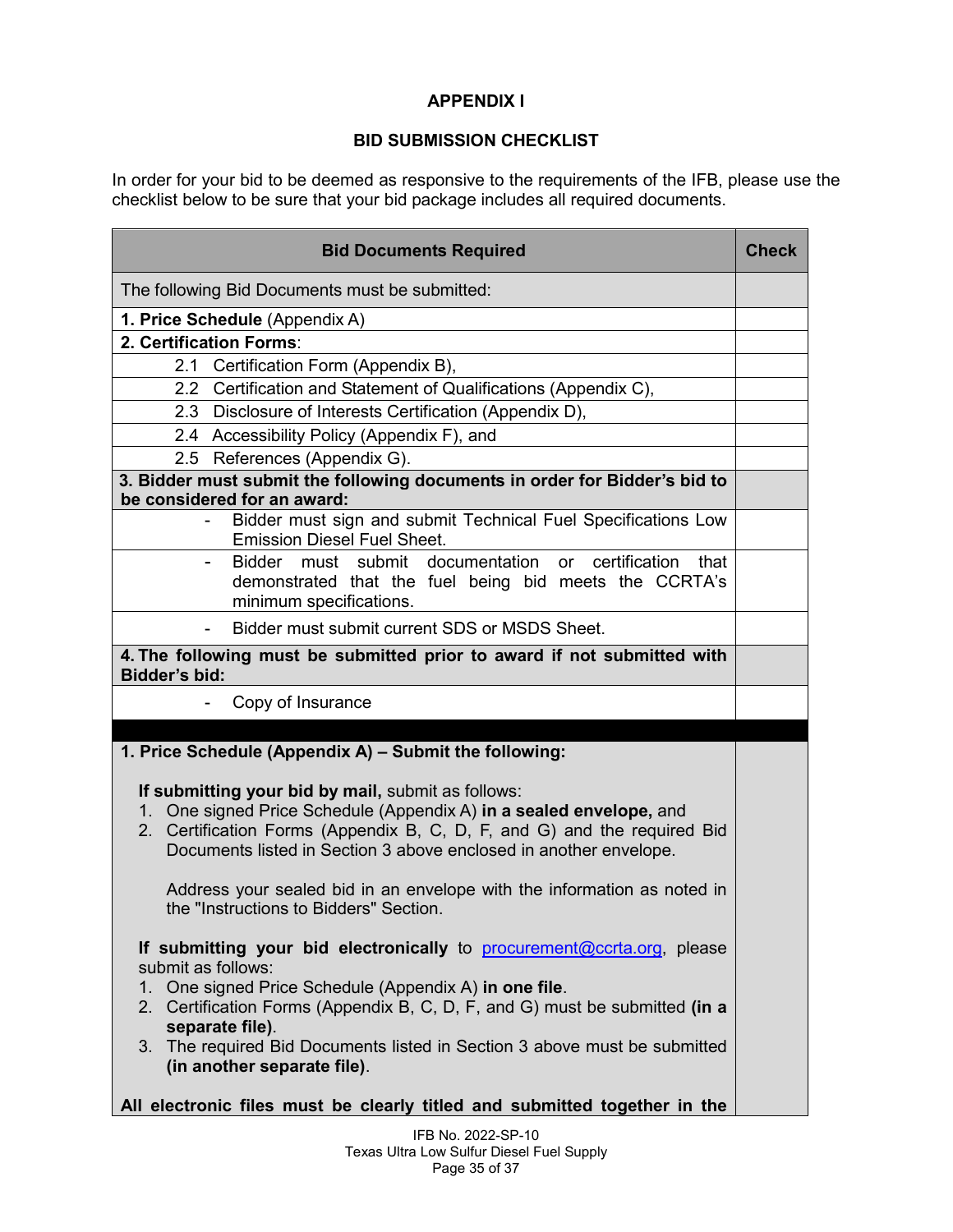| same email.                                                                                    |  |
|------------------------------------------------------------------------------------------------|--|
| - Price Schedule (Appendix A) Bidder must:<br>1. List the Firm Name                            |  |
| Complete the Price Schedule (Appendix A)<br>2.                                                 |  |
| Sign, Print, Date and Provide Title on Price Schedule (Appendix A)<br>3.                       |  |
|                                                                                                |  |
| 2. Certification Forms - Complete, sign and date all forms.                                    |  |
| 2.1 Certification Form (Appendix B) - Sign, Print, Date and list Title                         |  |
|                                                                                                |  |
| 2.2 Certification and Statement of Qualifications (Appendix C)                                 |  |
| - Certification and Statement of Qualifications (Appendix C) Proposer must:<br>Sign<br>1.      |  |
| <b>Print Name</b><br>2 <sub>1</sub>                                                            |  |
| 3.<br><b>Title and Date</b>                                                                    |  |
| 4. Firm Name                                                                                   |  |
| Business address: Street, City, State and Zip<br>5.                                            |  |
| Office and fax telephone numbers<br>6.                                                         |  |
| 7. Email address                                                                               |  |
| Firm owner and Firm CEO<br>8.                                                                  |  |
| <b>Taxpayer Identification Number</b><br>9.                                                    |  |
| 10. Number of years in contracting business under present name                                 |  |
| 11. Type of work performed by your company                                                     |  |
| 12. Have you ever failed to complete any work awarded to you?                                  |  |
|                                                                                                |  |
| 13. Have you ever defaulted on a Contract?                                                     |  |
| 14. Taxpayer ID# and Date Organized                                                            |  |
| 15. Date Incorporated                                                                          |  |
| 16. Is your firm considered a disadvantaged business enterprise (DBE)?                         |  |
| 17. If you answered yes to the DBE question, explain type.                                     |  |
| 18. Addenda Acknowledgement - write in each addendum issued (i.e.<br>Addendum No. 1, 2, and 3) |  |
|                                                                                                |  |
| 2.3 Disclosure of Interest Certification (Appendix D)                                          |  |
| Disclosure of Interest Certification (Appendix D) the Bidder must:                             |  |
| 1. Firm Name                                                                                   |  |
| 2. Street, City, Zip                                                                           |  |
| Identify your Firm by circling one of 1-4 or provide other in 5<br>3.                          |  |
| If there is a conflict of interest in the Disclosure Questions, then provide<br>4.             |  |